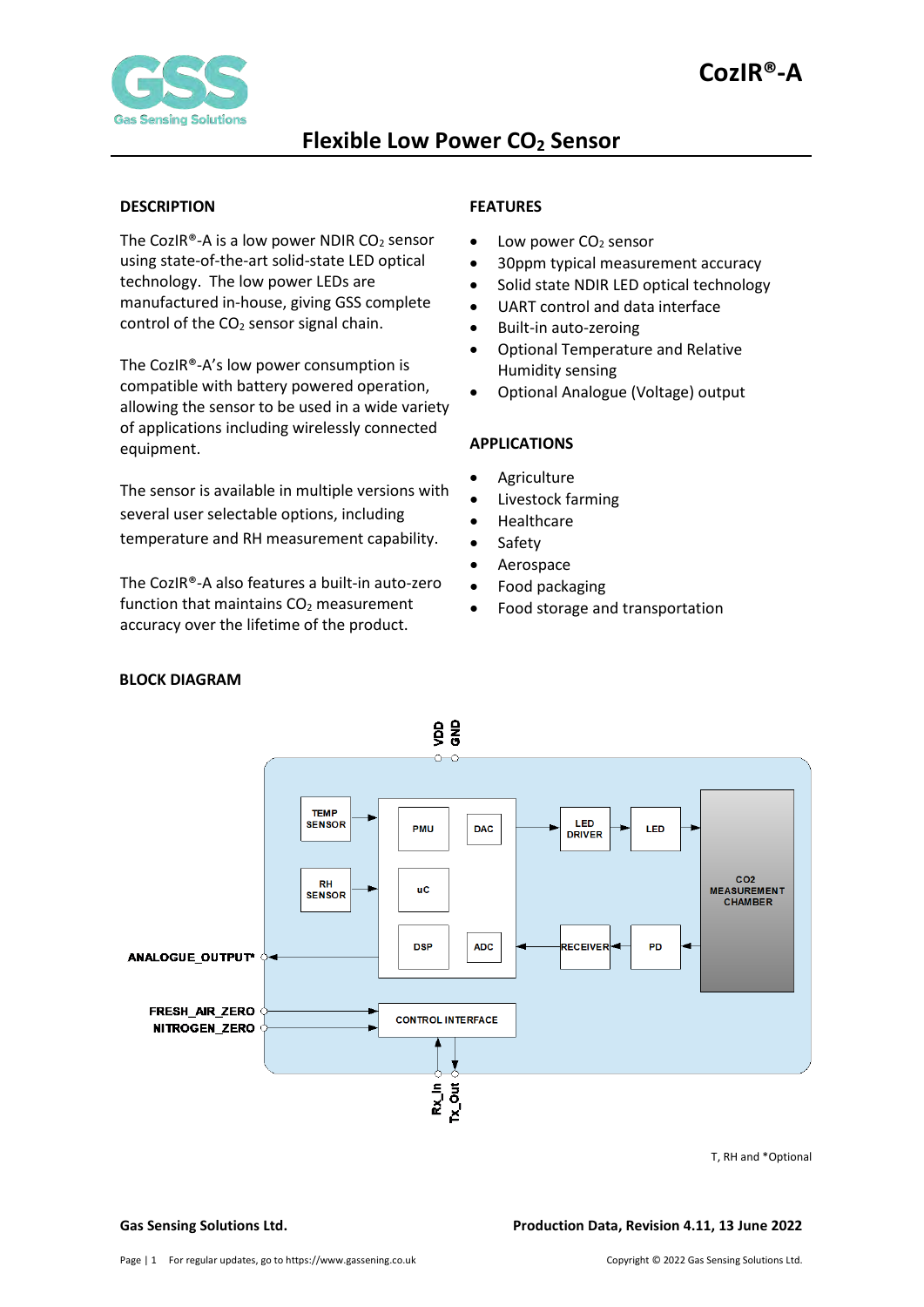

# Flexible Low Power CO<sub>2</sub> Sensor

#### **TABLE OF CONTENTS**

| CO <sub>2</sub> ANALOGUE OUTPUT PERFORMANCE CHARACTERISTICS - CozIR®-A Option11 |  |
|---------------------------------------------------------------------------------|--|
|                                                                                 |  |
|                                                                                 |  |
|                                                                                 |  |
|                                                                                 |  |
|                                                                                 |  |
|                                                                                 |  |
|                                                                                 |  |
|                                                                                 |  |
|                                                                                 |  |
|                                                                                 |  |
|                                                                                 |  |
|                                                                                 |  |
|                                                                                 |  |
|                                                                                 |  |
|                                                                                 |  |
|                                                                                 |  |
|                                                                                 |  |
|                                                                                 |  |
|                                                                                 |  |
|                                                                                 |  |
|                                                                                 |  |
|                                                                                 |  |
|                                                                                 |  |
|                                                                                 |  |
|                                                                                 |  |
|                                                                                 |  |
|                                                                                 |  |
|                                                                                 |  |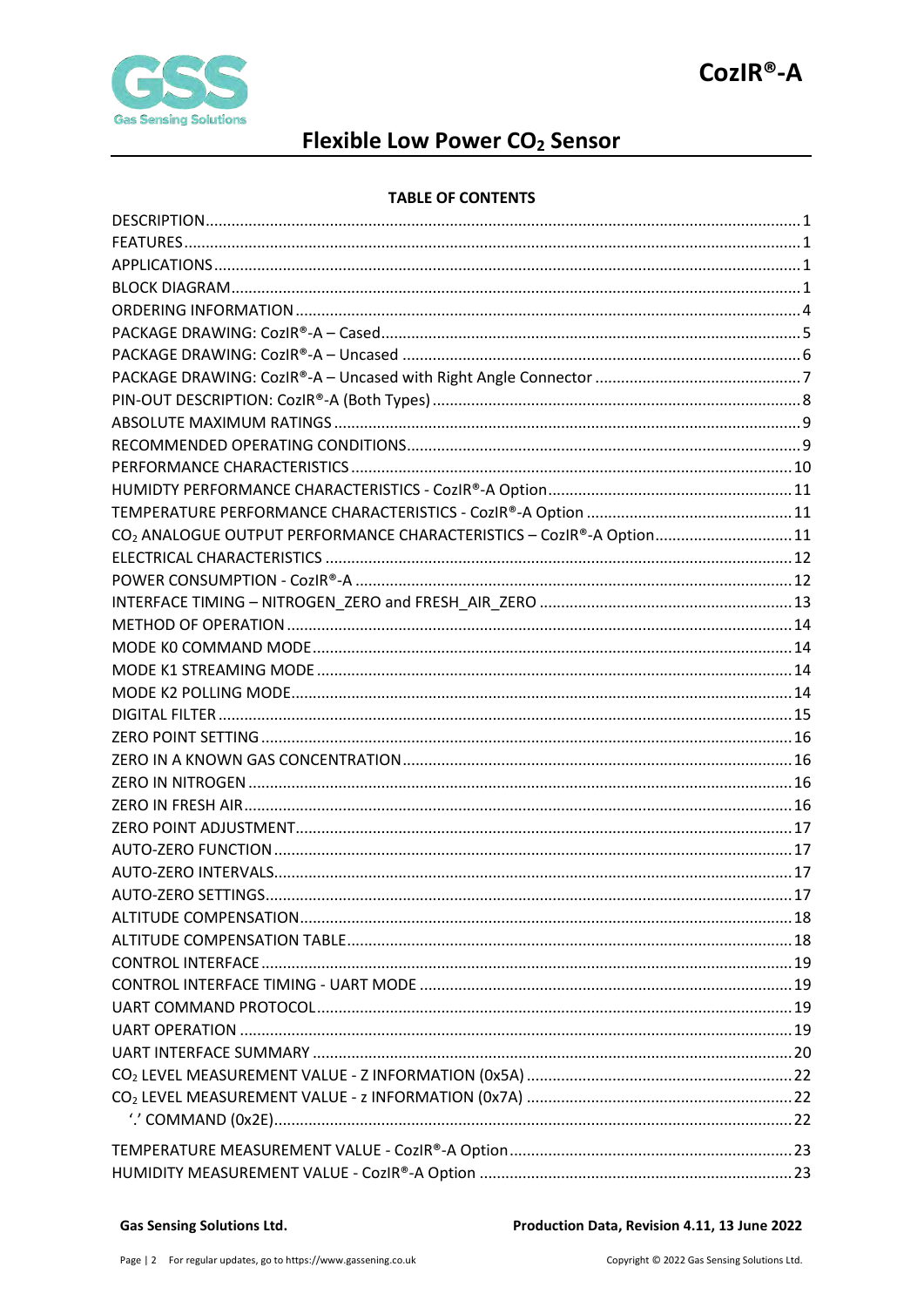

# Flexible Low Power CO<sub>2</sub> Sensor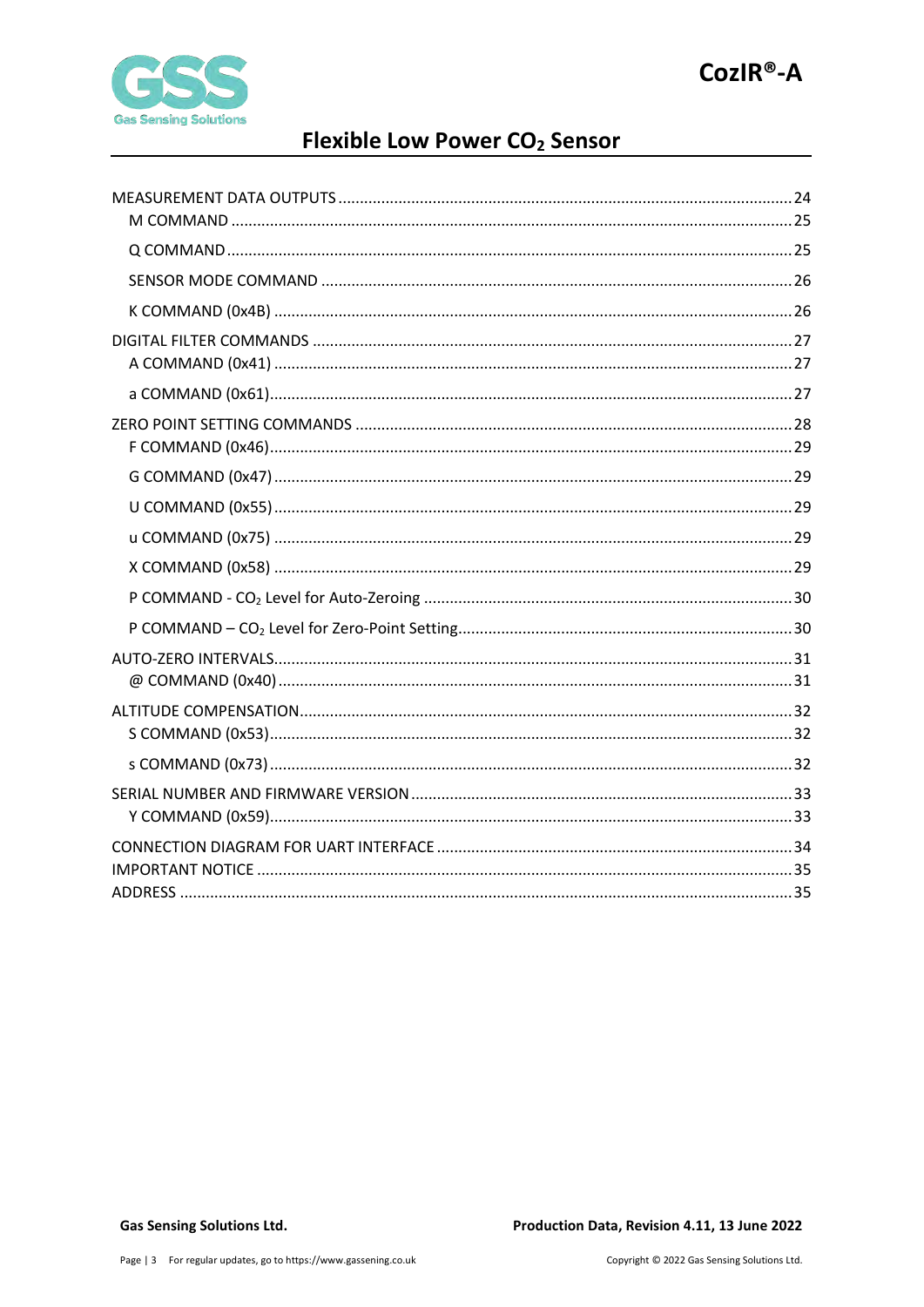



### <span id="page-3-0"></span>**ORDERING INFORMATION**

### **COZIR-A-X-XXXX-X**

|  | X<br><b>Measurement Range</b> |                                |  |
|--|-------------------------------|--------------------------------|--|
|  | 2000                          | 2,000ppm                       |  |
|  | 5000                          | 5,000ppm                       |  |
|  | 1                             | 10,000ppm (1%)                 |  |
|  |                               |                                |  |
|  | X                             | <b>Pin Position</b>            |  |
|  | <b>RA</b>                     | <b>Right Angled</b>            |  |
|  | <b>Blank</b>                  | Standard                       |  |
|  |                               |                                |  |
|  | X                             | <b>Temperature Range</b>       |  |
|  | F                             | Extended, -25 to 55°C          |  |
|  | Blank                         | 0 to 50°C                      |  |
|  |                               |                                |  |
|  |                               |                                |  |
|  | X                             | <b>Temperature and RH</b>      |  |
|  | н                             | Included                       |  |
|  | <b>Blank</b>                  | Not included                   |  |
|  |                               |                                |  |
|  | X                             | CO <sub>2</sub> Voltage Output |  |
|  | $\mathsf{V}$                  | Included                       |  |
|  | Blank                         | Not included                   |  |
|  |                               |                                |  |
|  | X                             | Casing                         |  |
|  | U                             | Uncased                        |  |

#### **Notes:**

1. Sensors are shipped individually

#### **See separate data sheet for CozIR®-A evaluation kit options**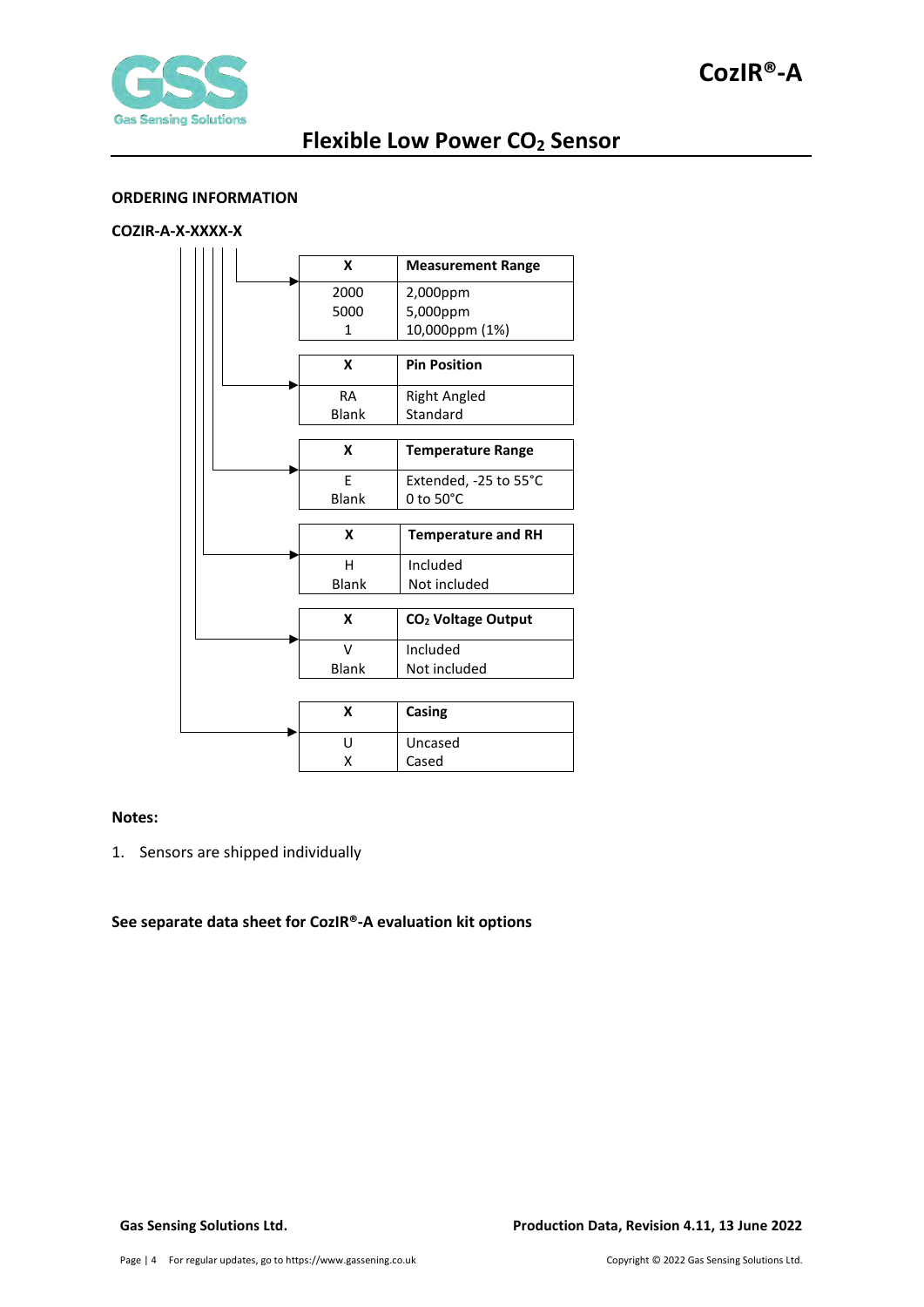

### <span id="page-4-0"></span>**PACKAGE DRAWING: CozIR®-A – Cased**











**Bottom View**

**Weight = 18.7g** 

#### **Gas Sensing Solutions Ltd. Production Data, Revision 4.11, 13 June 2022**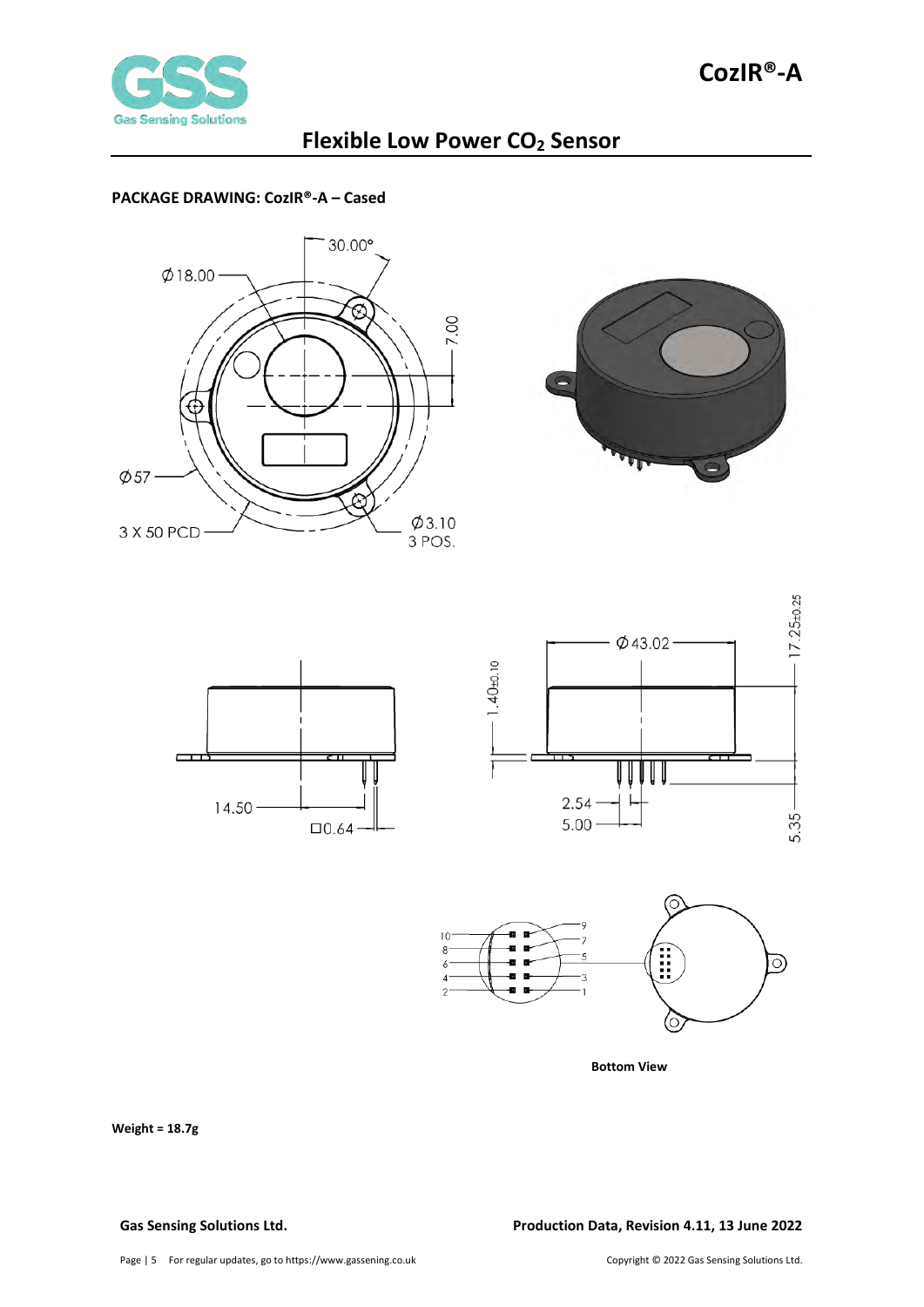

 $10$ 8

B

### <span id="page-5-0"></span>**PACKAGE DRAWING: CozIR®-A – Uncased**









Ø 38.80 'NO-GO ZONE BOTH SIDES<br>1.5 MAX COMPONENT HEIGHT

**Bottom View**

**Weight = 12.49g** 

#### **Gas Sensing Solutions Ltd. Production Data, Revision 4.11, 13 June 2022**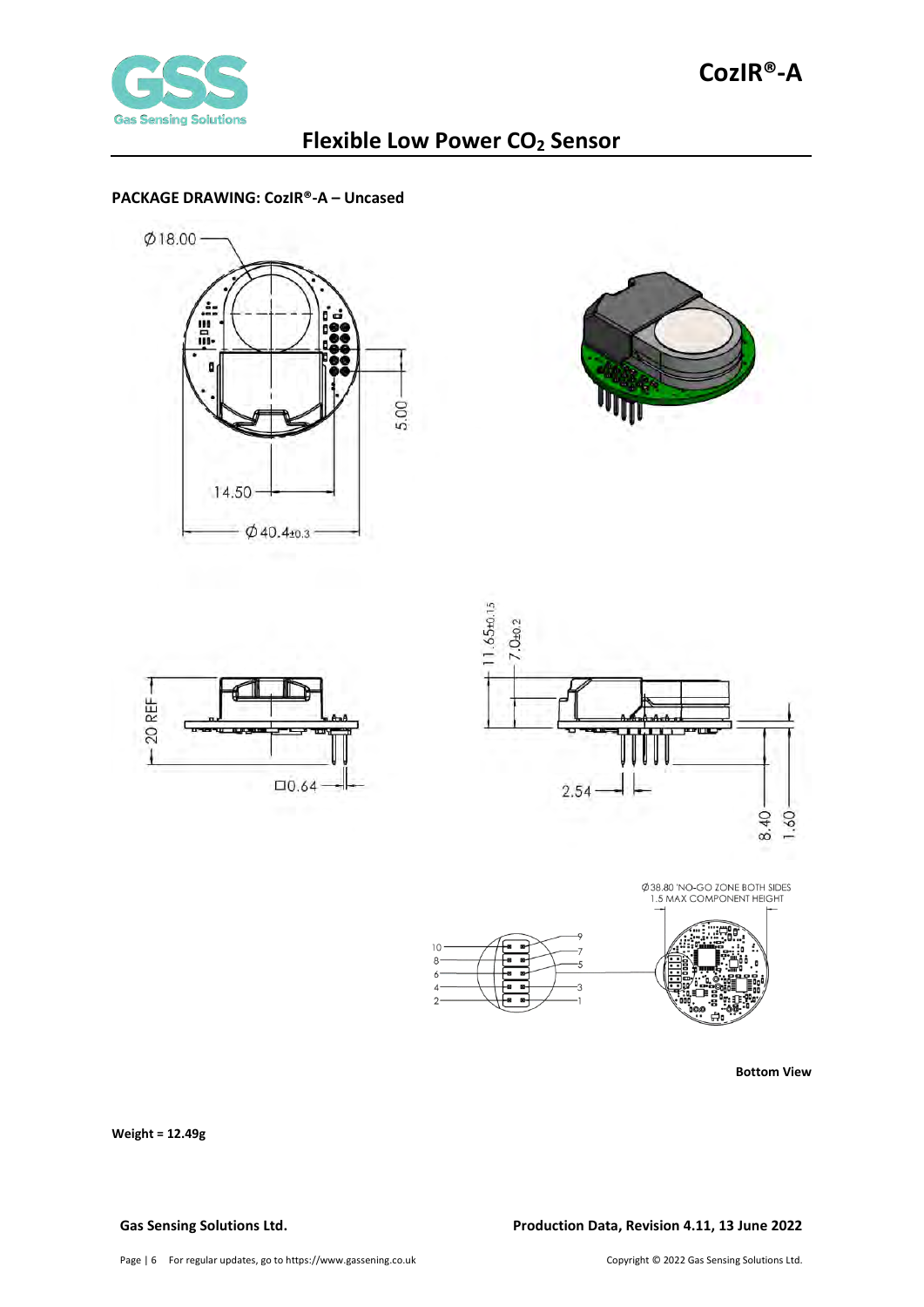

<span id="page-6-0"></span>**PACKAGE DRAWING: CozIR®-A – Uncased with Right Angle Connector**













**Weight = 12.49g**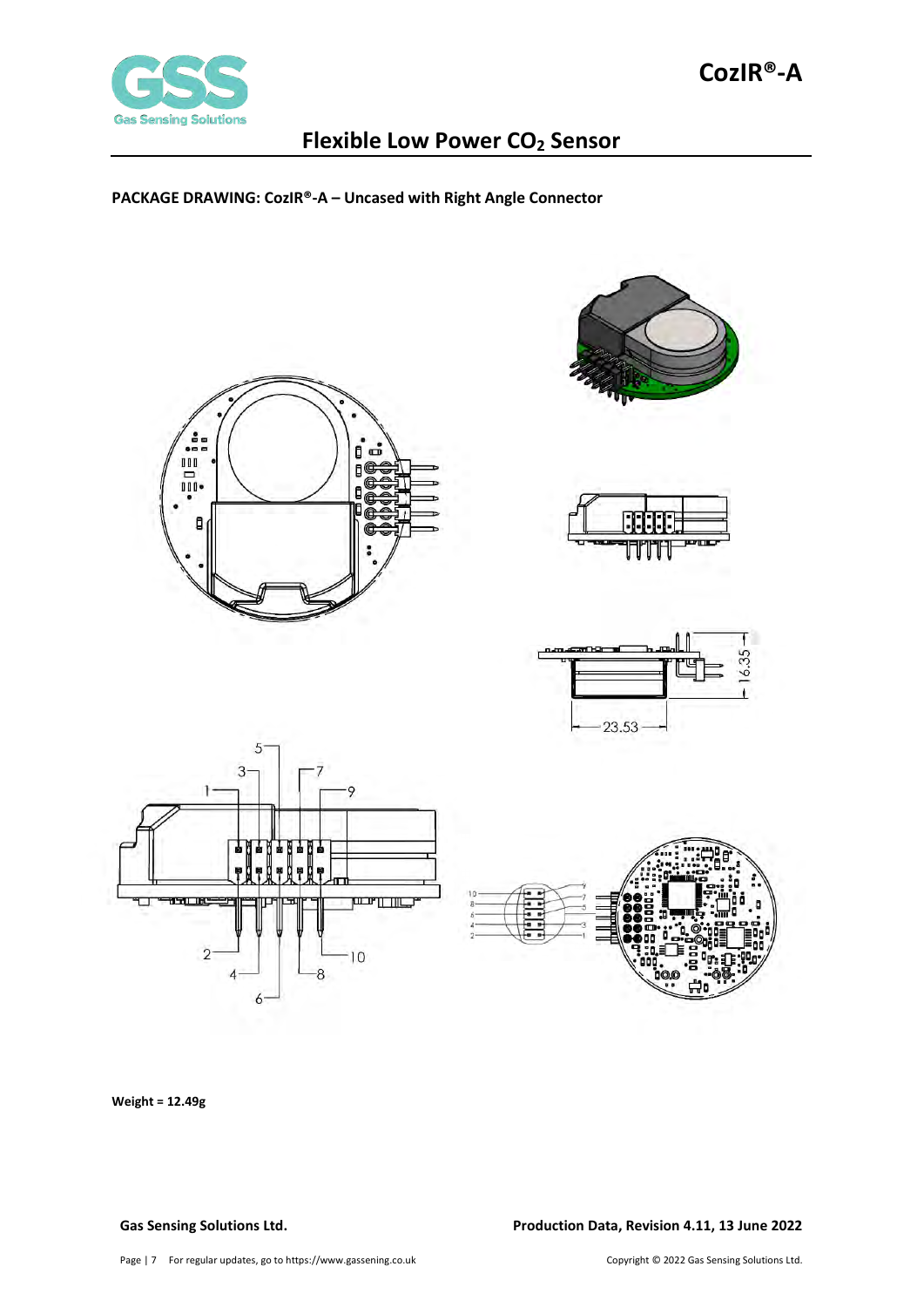

### <span id="page-7-0"></span>**PIN-OUT DESCRIPTION: CozIR®-A (Both Types)**

| PIN           | <b>NAME</b>     | <b>TYPE</b>     | <b>DESCRIPTION</b>                           |
|---------------|-----------------|-----------------|----------------------------------------------|
| 1             | <b>GND</b>      | Supply          | Sensor ground                                |
| $\mathcal{P}$ | <b>NC</b>       | Unused          | Do Not Connect                               |
| 3             | <b>VDD</b>      | Supply          | Sensor supply voltage                        |
| 4             | <b>GND</b>      | Supply          | Sensor ground                                |
| 5             | Rx In           | Digital Input   | <b>UART Receive Input</b>                    |
| 6             | <b>GND</b>      | Supply          | Sensor ground                                |
|               | Tx Out          | Digital Output  | <b>UART Transmit Output</b>                  |
| 8             | NITROGEN ZERO   | Digital Input   | Set low to initiate a Zero in Nitrogen Zero  |
|               |                 |                 | <b>Setting Cycle</b>                         |
| 9             | ANALOGUE OUTPUT | Analogue Output | CO <sub>2</sub> Level (Optional)             |
| 10            | FRESH AIR ZERO  | Digital Input   | Set low to initiate a Zero in Fresh Air Zero |
|               |                 |                 | <b>Setting Cycle</b>                         |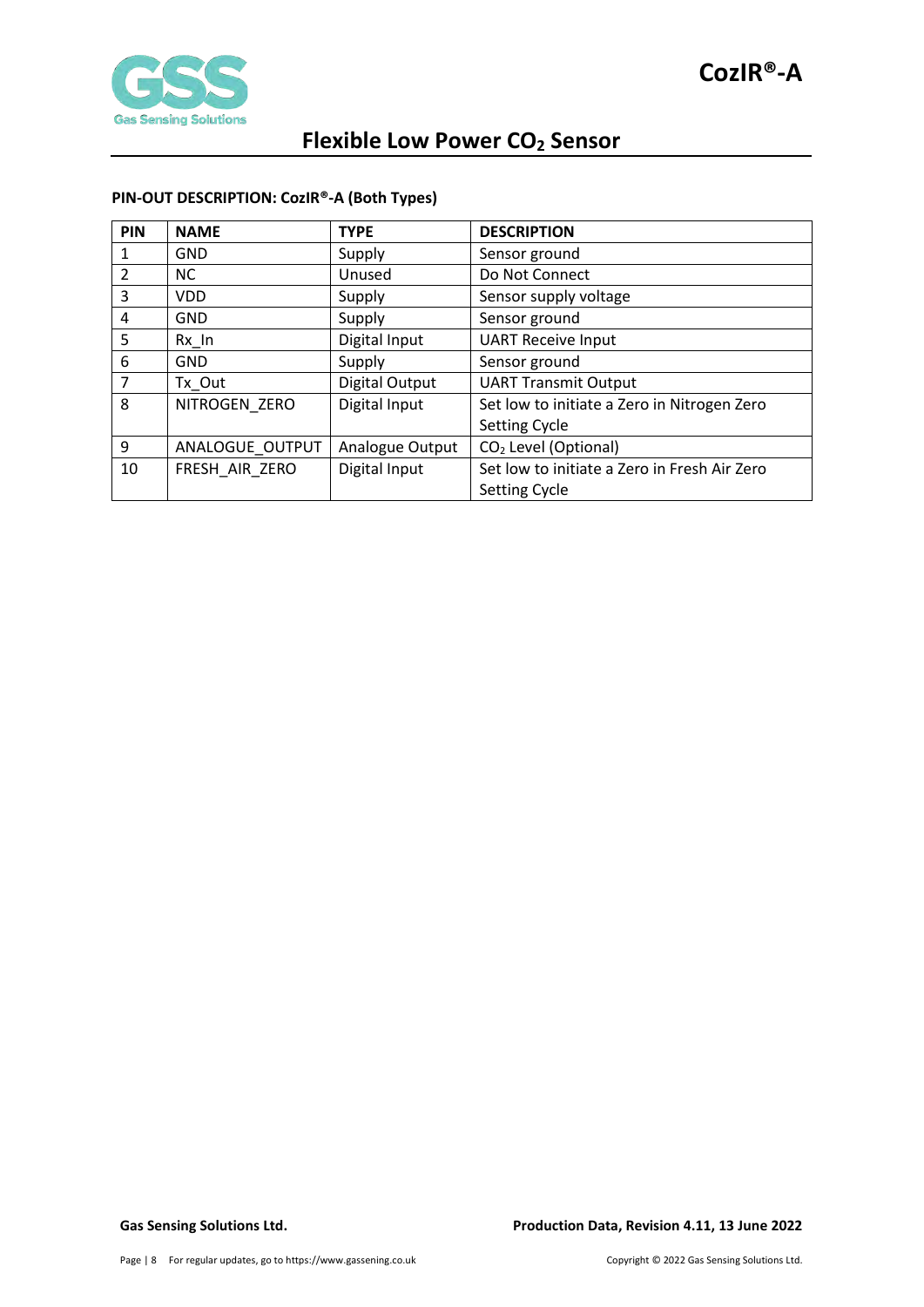

#### <span id="page-8-0"></span>**ABSOLUTE MAXIMUM RATINGS**

Absolute Maximum Ratings are stress ratings only. Permanent damage to the CozIR®-A may be caused by continuously operating at or beyond these limits. The CozIR®-Afunctional operating limits and guaranteed performance specifications are given at the test conditions specified.



ESD Sensitive Device. This sensor uses ESD sensitive components. It is therefore generically susceptible to damage from excessive static voltages. Proper ESD precautions must be taken during handling and storage of this device.

| <b>CONDITION</b>                              | <b>MIN</b>      | <b>MAX</b>      |
|-----------------------------------------------|-----------------|-----------------|
| <b>Supply Voltages</b>                        | $-0.3V$         | $+6.0V$         |
| Voltage Range Digital Inputs                  | $GND -0.3V$     | 5V              |
| Operating Temperature Range (T <sub>a</sub> ) |                 |                 |
| Standard                                      | $0^{\circ}$ C   | $+50^{\circ}$ C |
| Extended                                      | $-25^{\circ}$ C | $+55^{\circ}$ C |
| Storage Temperature Range                     | $-40^{\circ}$ C | $+70^{\circ}$ C |
| Humidity Range (RH), Non-                     | 0               | 95%             |
| Condensing                                    |                 |                 |
| <b>Operating Ambient Pressure Range</b>       | 500mbar         | 2bar            |

#### <span id="page-8-1"></span>**RECOMMENDED OPERATING CONDITIONS**

| <b>PARAMETER</b> | <b>SYMBOL</b> | MIN  | TYP      | <b>MAX</b> | UNIT |
|------------------|---------------|------|----------|------------|------|
| Supply           | VDD           | 3.25 | ົ<br>ں.ر | ر.ر        |      |
| Ground           | GND           |      |          |            |      |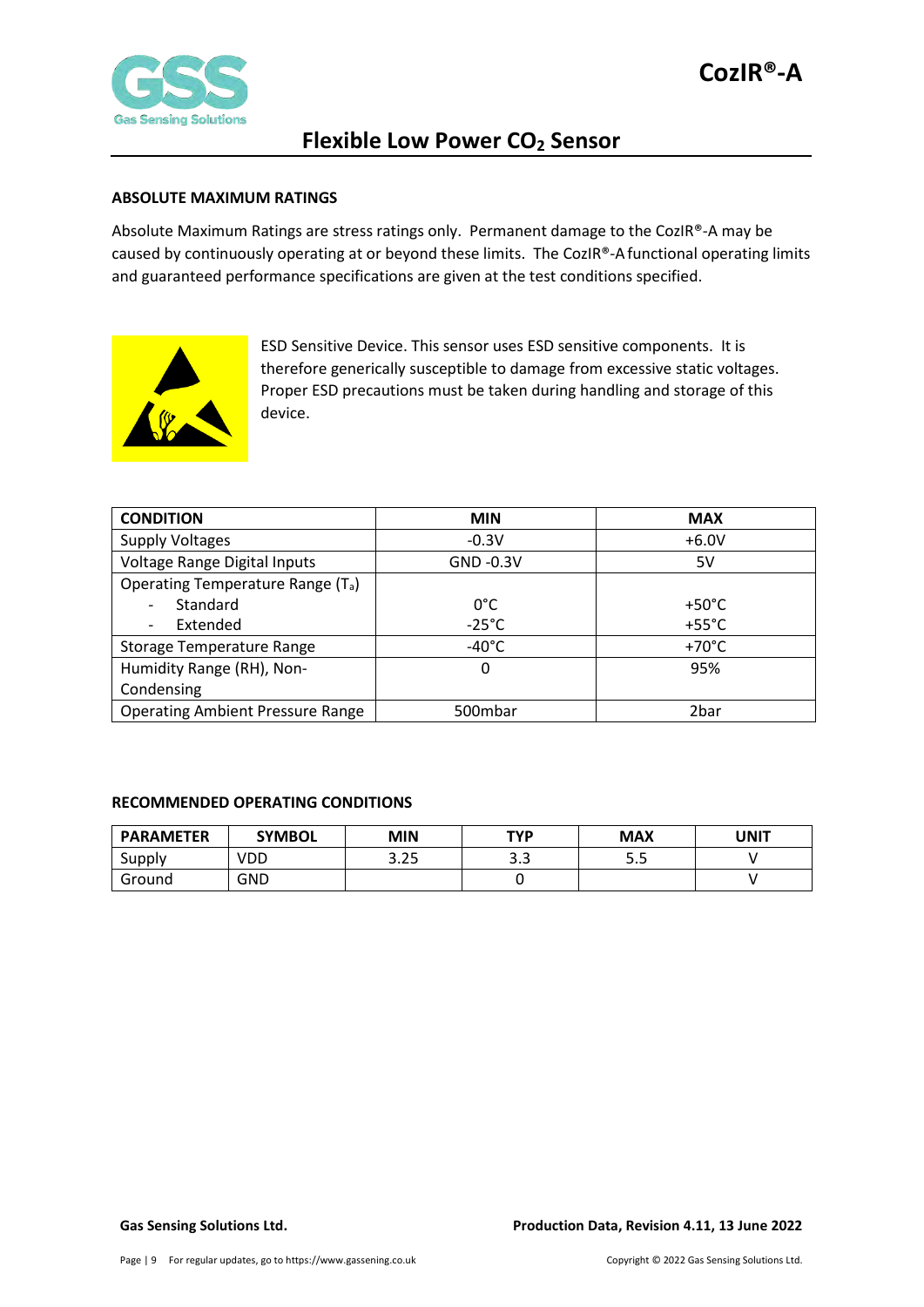#### <span id="page-9-0"></span>**PERFORMANCE CHARACTERISTICS**

#### **Test Conditions Unless Otherwise Specified**

VDD = 3.3V, GND = 0V. CO<sub>2</sub> = 450ppm, RH = 0% non-condensing, T= 25°C, Pressure = 1013mbar

| <b>PARAMETER</b>                                      | <b>SYMBOL</b> | <b>TEST</b><br><b>CONDITIONS</b>                                                                                              | <b>MIN</b>     | <b>TYP</b>        | <b>MAX</b>        | <b>UNIT</b> |
|-------------------------------------------------------|---------------|-------------------------------------------------------------------------------------------------------------------------------|----------------|-------------------|-------------------|-------------|
| $CO2$ measurement                                     |               |                                                                                                                               | 0              |                   | 2,000             | ppm         |
| range                                                 |               |                                                                                                                               | $\overline{0}$ |                   | 5,000             | ppm         |
|                                                       |               |                                                                                                                               | $\Omega$       |                   | 10,000            | ppm         |
| Accuracy                                              |               | @25°C                                                                                                                         |                | $±(30+3%$<br>rdg) | $±(50+3%$<br>rdg) | ppm         |
|                                                       |               | 0°C to +55°C, after<br>zeroing @25°C                                                                                          |                | $±(30+3%$<br>rdg) |                   | ppm         |
| CO <sub>2</sub> RMS Noise                             |               |                                                                                                                               |                |                   |                   | ppm         |
| Time to Valid<br><b>Measurement After</b><br>Power-On |               | First value from<br>sensor                                                                                                    |                | 1.2               |                   | secs        |
| <b>Response Time</b>                                  |               | From 0ppm to T <sub>90</sub><br>(half full-scale),<br>default settings,<br>limited by diffusion<br>through membrane<br>window |                | 30                |                   | secs        |
| Repeatability                                         |               |                                                                                                                               |                | $±(30+3%$<br>rdg) |                   | ppm         |
| Pressure<br>Dependence <sup>1,2,3</sup>               |               | Per mbar deviation<br>from 1013mbar,<br>950-1050mbar                                                                          |                | 0.14              |                   | %           |
| Current<br>Consumption                                |               | Peak current when<br>sampling                                                                                                 |                | 15                |                   | mA          |
|                                                       |               | Peak at turn-on                                                                                                               |                | 40                |                   | mA          |
|                                                       |               | <b>SLEEP Mode</b>                                                                                                             |                | 0.01              |                   | mA          |

#### **Note**

- 1. CO2 measurement error based on changes to barometric pressure from nominal 1013mbar
- 2. Corrected value (Z) valid only for <1%  $CO<sub>2</sub>$  gas concentrations and specified barometric pressure
- range 3.  $Z\left(\text{corrected}\right) = \frac{Z\left(\text{actual reading}\right) + Z\left(\text{actual reading}\right) *$  $(1013 - Actual \, Pressure) * 0.14$ 100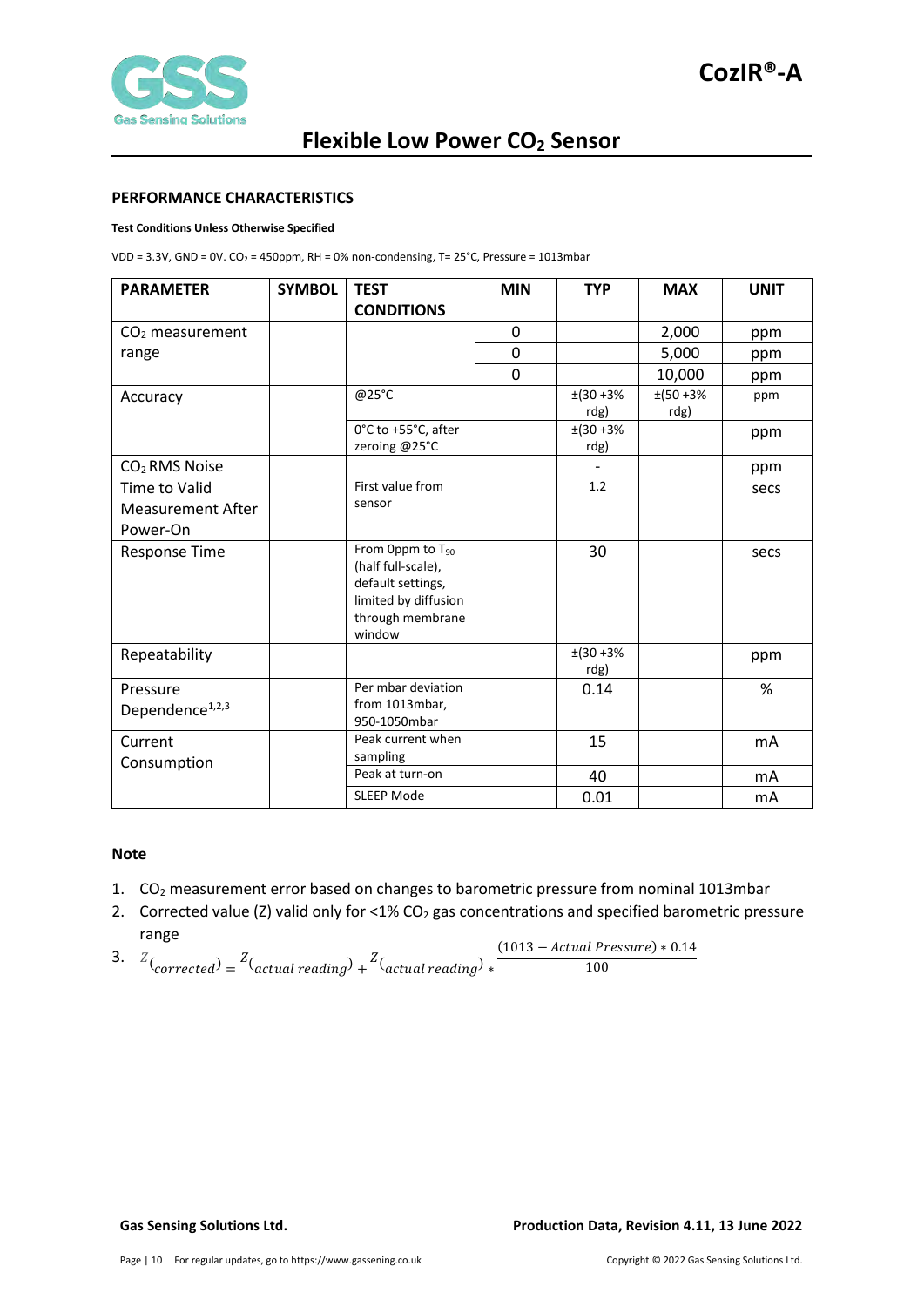

#### <span id="page-10-0"></span>**HUMIDTY PERFORMANCE CHARACTERISTICS - CozIR®-A Option**

| <b>PARAMETER</b>        | <b>SYMBOL</b> | <b>TEST</b><br><b>CONDITIONS</b> | <b>MIN</b> | <b>TYP</b> | <b>MAX</b> | <b>UNIT</b> |
|-------------------------|---------------|----------------------------------|------------|------------|------------|-------------|
| Humidity<br>measurement |               |                                  | 0          |            | 100        | %           |
| range                   |               |                                  |            |            |            |             |
| Accuracy                |               | @25°C                            |            | ±3         |            | % RH        |
| Repeatability           |               | @25°C                            |            | ±0.1       |            | %           |
| Response time           |               | 0-50%                            |            | <8         |            | secs        |
| Accuracy drift          |               |                                  |            | 0.25       |            | % RH/Yr     |

#### <span id="page-10-1"></span>**TEMPERATURE PERFORMANCE CHARACTERISTICS - CozIR®-A Option**

| <b>PARAMETER</b> | <b>SYMBOL</b> | <b>TEST</b>       | <b>MIN</b> | <b>TYP</b> | <b>MAX</b> | <b>UNIT</b> |
|------------------|---------------|-------------------|------------|------------|------------|-------------|
|                  |               | <b>CONDITIONS</b> |            |            |            |             |
| Temperature      |               |                   | $-25$      |            | 55         | °C          |
| measurement      |               |                   |            |            |            |             |
| range            |               |                   |            |            |            |             |
| Accuracy         |               | $0-50^{\circ}$ C  |            | ±0.5       |            | °C          |
|                  |               |                   |            |            |            |             |
|                  |               |                   |            |            |            |             |
| Repeatability    |               | @25°C             |            | ±0.1       |            | %           |
| Response time    |               | 0-50%, @25°C,     |            | $>10$      |            | S           |
|                  |               | filter = $16$     |            |            |            |             |
| Accuracy drift   |               |                   |            | 0.02       |            | °C          |

#### <span id="page-10-2"></span>**CO2 ANALOGUE OUTPUT PERFORMANCE CHARACTERISTICS – CozIR®-A Option**

| <b>PARAMETER</b>               | <b>SYMBOL</b>   | <b>TEST</b><br><b>CONDITIONS</b>                 | <b>MIN</b> | <b>TYP</b> | <b>MAX</b> | <b>UNIT</b> |
|--------------------------------|-----------------|--------------------------------------------------|------------|------------|------------|-------------|
| Output voltage<br>range $1, 2$ | ANALOGUE OUTPUT |                                                  | 0          |            | VDD        | v           |
| $CO2$ level                    |                 | $0-1\%$ , VDD =                                  |            | 33         |            | uV/ppm      |
|                                |                 | 3.3V                                             |            |            |            |             |
| Repeatability                  |                 | @25°C                                            |            | ±0.1       |            | %           |
| Response time                  |                 | From Oppm to T <sub>90</sub><br>default settings |            | 0.5        |            | secs        |

#### **Notes**

- 1. The output CO<sub>2</sub> accuracy is degraded where ANALOGUE OUTPUT <50mV, or >VDD-50mV
- 2. ANALOGUE\_OUTPUT accuracy specified with a resistive loading @ >100Kohm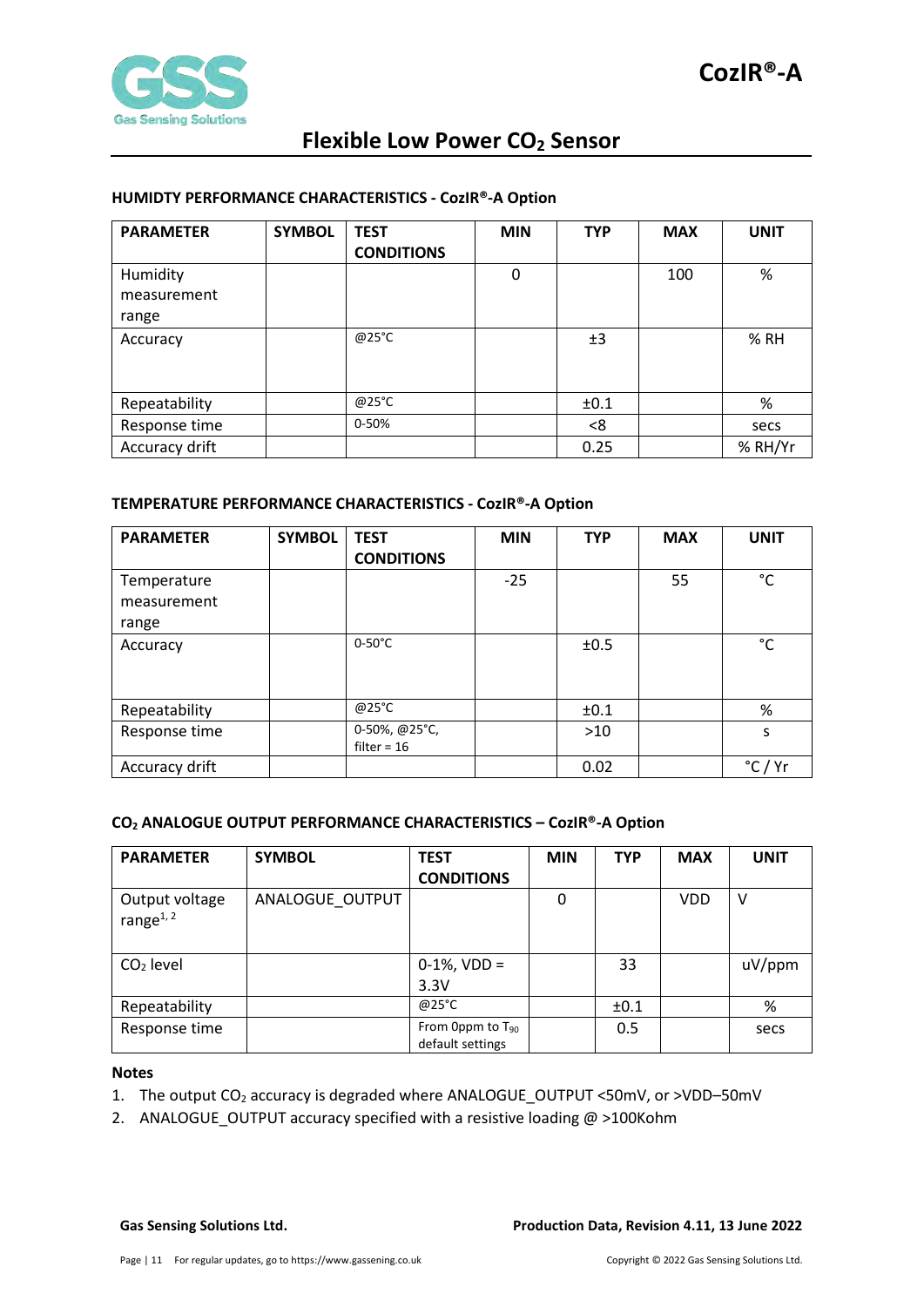

### <span id="page-11-0"></span>**ELECTRICAL CHARACTERISTICS**

| <b>PARAMETER</b>  | <b>SYMBOL</b>               | <b>TEST</b>       | <b>MIN</b> | <b>TYP</b> | <b>MAX</b> | UNIT |  |  |
|-------------------|-----------------------------|-------------------|------------|------------|------------|------|--|--|
|                   |                             | <b>CONDITIONS</b> |            |            |            |      |  |  |
|                   | <b>Digital Input/Output</b> |                   |            |            |            |      |  |  |
| Input HIGH Level  |                             |                   | 1.8        |            |            |      |  |  |
| Input LOW Level   |                             |                   |            |            | 1.0        |      |  |  |
| Output HIGH Level |                             | $I_{OH}$ = +1mA   | 2.6        |            | 3.0        |      |  |  |
| Output LOW Level  |                             | $I_{OL} = -1mA$   |            |            | 0.4        |      |  |  |

#### <span id="page-11-1"></span>**POWER CONSUMPTION - CozIR®-A**

#### **Test Conditions Unless Otherwise Specified**

VDD =  $3.3V$ , GND =  $0V$ . CO<sub>2</sub> = 450ppm, RH = 0% non-condensing, T=  $25^{\circ}$ C, Pressure = 1013mbar

| <b>SETTING</b>      | <b>SYMBOL</b> | <b>TEST CONDITIONS</b> |     | <b>VDD</b>   | <b>Total</b> |
|---------------------|---------------|------------------------|-----|--------------|--------------|
|                     |               |                        |     |              | Power        |
|                     |               |                        | v   | $1$ (mA)     | mW           |
| <b>OFF</b>          |               | No power applied       |     | 0            | 0            |
| Active, KO SLEEP    |               |                        | 3.3 | 0.01         | 0.03         |
| mode, no            |               |                        |     |              |              |
| measurement         |               |                        |     |              |              |
| Active, K1 mode     |               | Default settings       | 3.3 | $\mathbf{1}$ | 3.5          |
| whilst taking $CO2$ |               |                        |     |              |              |
| 2 measurements      |               |                        |     |              |              |
| Additional with     |               | RH measurement on      |     | $+0.05$      | $+0.2$       |
| RH active           |               |                        |     |              |              |
| Additional with T   |               | Temperature            |     | $+0.05$      | $+0.2$       |
| active              |               | measurement on         |     |              |              |
| Additional with     |               | With analogue $CO2$    |     | $+0.02$      | $+0.1$       |
| $CO2$ active        |               | output                 |     |              |              |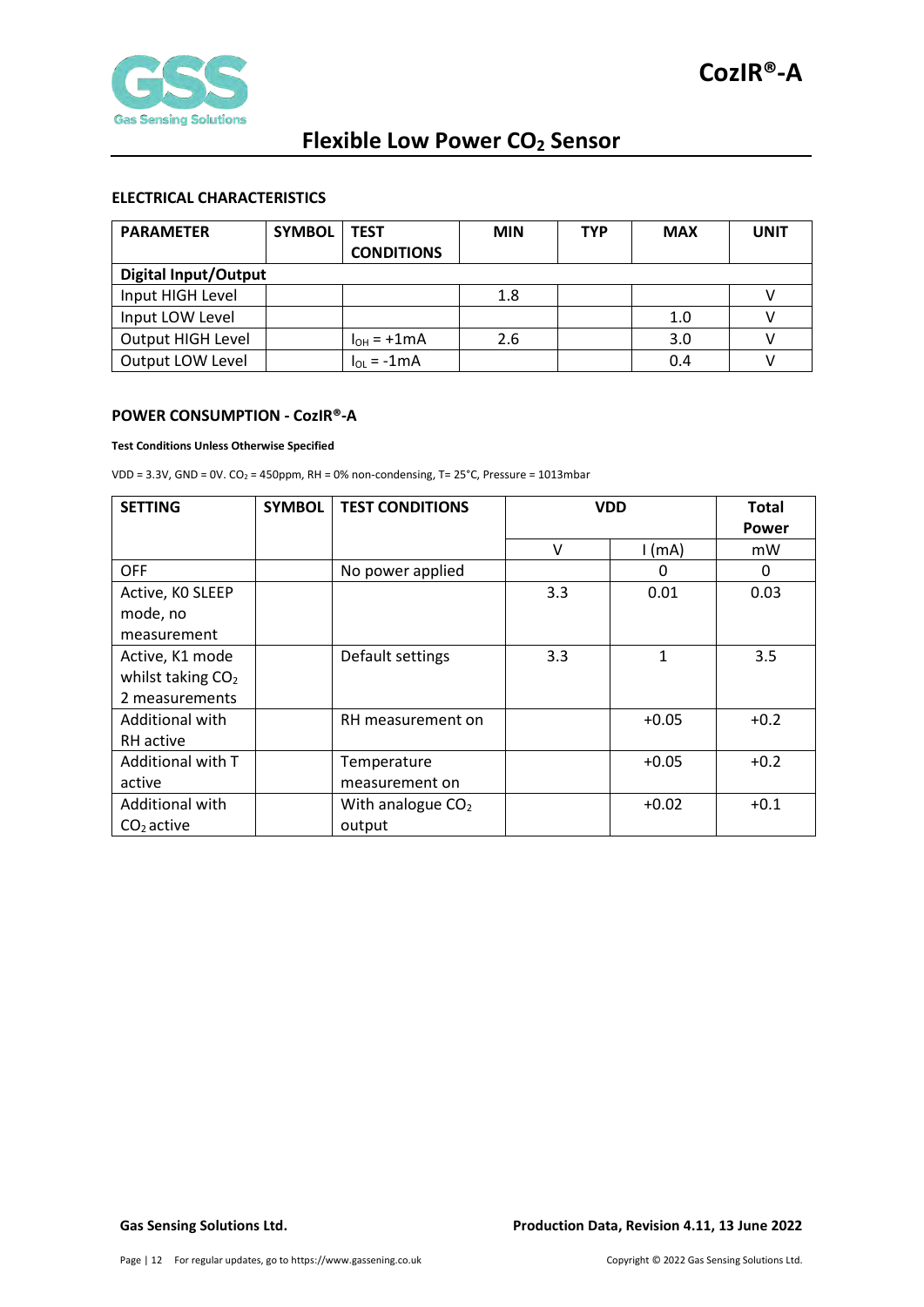

### <span id="page-12-0"></span>**INTERFACE TIMING – NITROGEN\_ZERO and FRESH\_AIR\_ZERO**



| <b>PARAMETER</b>              | <b>SYMBOL</b> | <b>MIN</b> | <b>TYP</b> | <b>MAX</b> | <b>UNIT</b> |
|-------------------------------|---------------|------------|------------|------------|-------------|
| Power On to NITROGEN ZERO     | T1            | Time to    |            |            | ms          |
| Ready                         |               | stable gas |            |            |             |
| NITROGEN ZERO Low Pulse-Width | Ţ٥            |            |            |            |             |
| Control Interface Setup Time  | ŢЗ            | 600        |            |            | ns          |

#### **Notes**

- 1. The timing for FRESH\_AIR\_ZERO is identical to NITROGEN\_ZERO
- 2. Ensure gas concentration is stable  $(t_1)$  before beginning zeroing process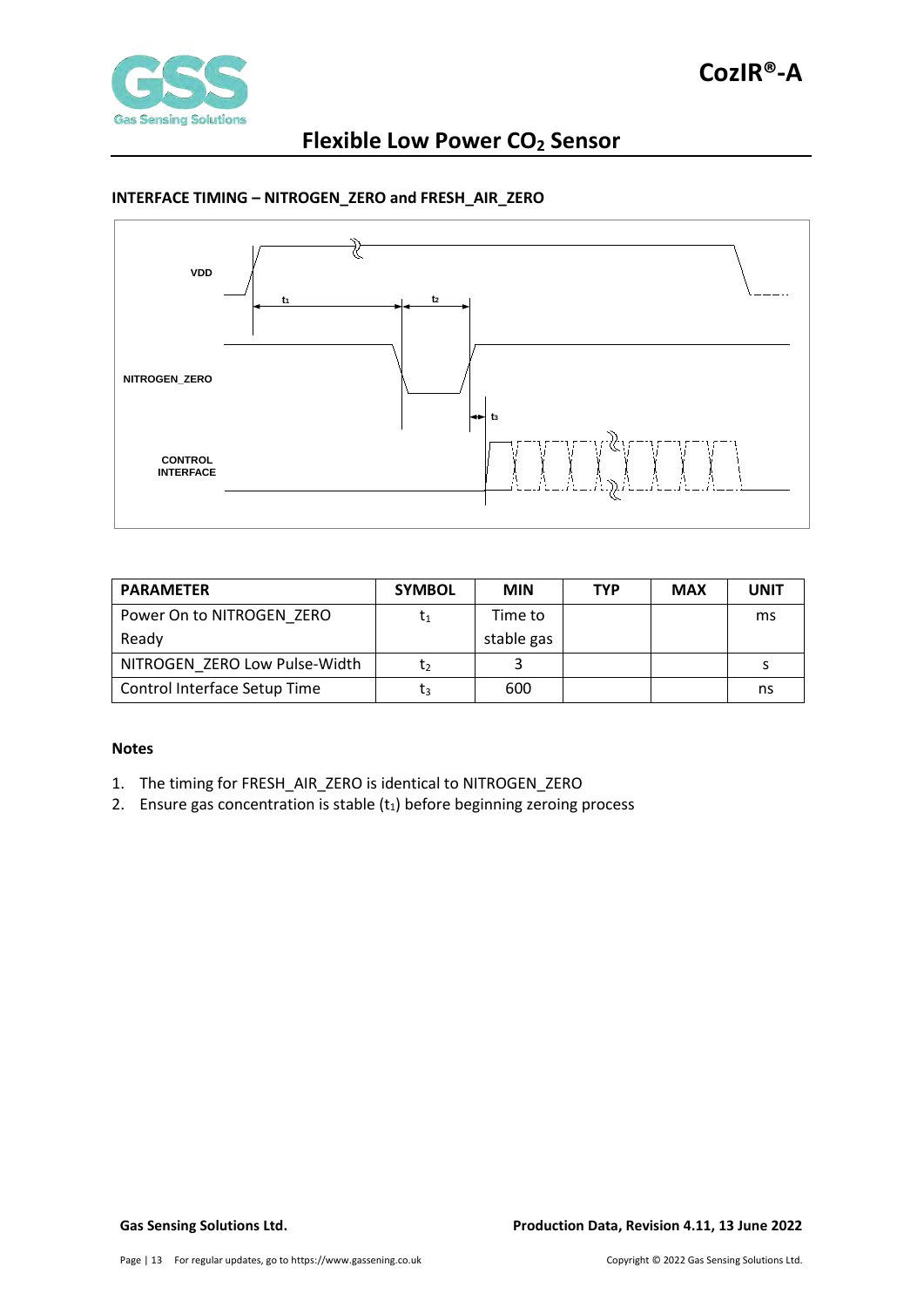

#### <span id="page-13-0"></span>**METHOD OF OPERATION**

After power is applied to the CozIR®-A, the sensor will automatically start to take  $CO<sub>2</sub>$  measurements using the Mode 1 default settings, where the sensor is pre-programmed to send  $CO<sub>2</sub>$  measurement data at 2 readings per second.

The measurement rate is fixed at 2 readings per second at a fixed 9600 baud rate. The sensor will return the previous  $CO<sub>2</sub>$  measurement results if the user requests more frequent measurements.

The CozIR®-A family has 3 potential modes of operation.

#### <span id="page-13-1"></span>**MODE K0 COMMAND MODE**

In this mode, the sensor is in a SLEEP mode, waiting for commands. No measurements are made. There is no latency in command responses. All commands that report measurements or alter the zero-point settings are disabled in Mode 0. Mode 0 is NOT retained after power cycling.

#### <span id="page-13-2"></span>**MODE K1 STREAMING MODE**

This is the factory default setting. Measurements are reported twice per second. Commands are processed when received, except during measurement activity, so there may be a time delay of up to 10ms in responding to commands.

#### <span id="page-13-3"></span>**MODE K2 POLLING MODE**

In polling mode, the sensor only reports readings when requested. The sensor will continue to take measurements in the background, but the output stream is suppressed until data is requested. The sensor will always power up in streaming or polling mode, whichever mode was used before the power cycle.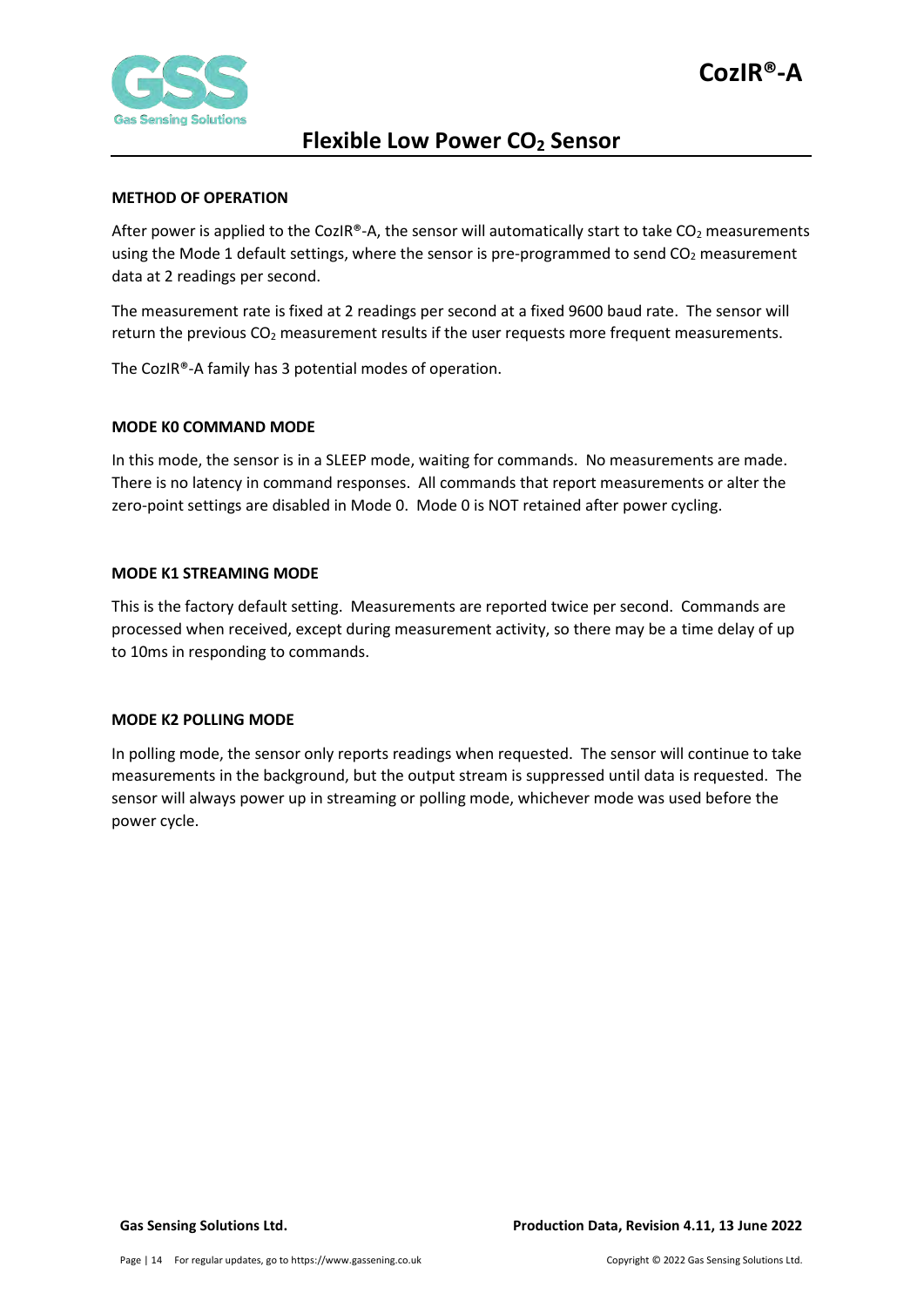

### <span id="page-14-0"></span>**DIGITAL FILTER**

The  $CO<sub>2</sub>$  gas chamber is illuminated with a nominal 4.25um wavelength LED and the signal received using a photo-diode. The signal from the photo-diode is processed and filtered by the sensor to remove noise and provide an accurate  $CO<sub>2</sub>$  reading. High frequency noise coming from the sampling process is removed using a proprietary lowpass filter. The digital filter setting can be varied, allowing the user to reduce measurement noise at the expense of the measurement response time. The ideal digital filter setting is application specific and is normally a balance between  $CO<sub>2</sub>$  reading accuracy and response time. The CozIR®-A sensor will also output the raw unfiltered  $CO<sub>2</sub>$ measurement data. This data can be post processed using alternative filter algorithms.



The graph above shows the effects of the filter on the  $CO<sub>2</sub>$  measurement data (Z or z). The unfiltered output is shown in orange and the filtered output shown in blue.



The graph above shows the effect of the filter on response times. Increasing the filter setting increases the measurement output response time.  $T_{90}$  is the time to 90% of reading. The CozIR®-A takes 2 readings per second.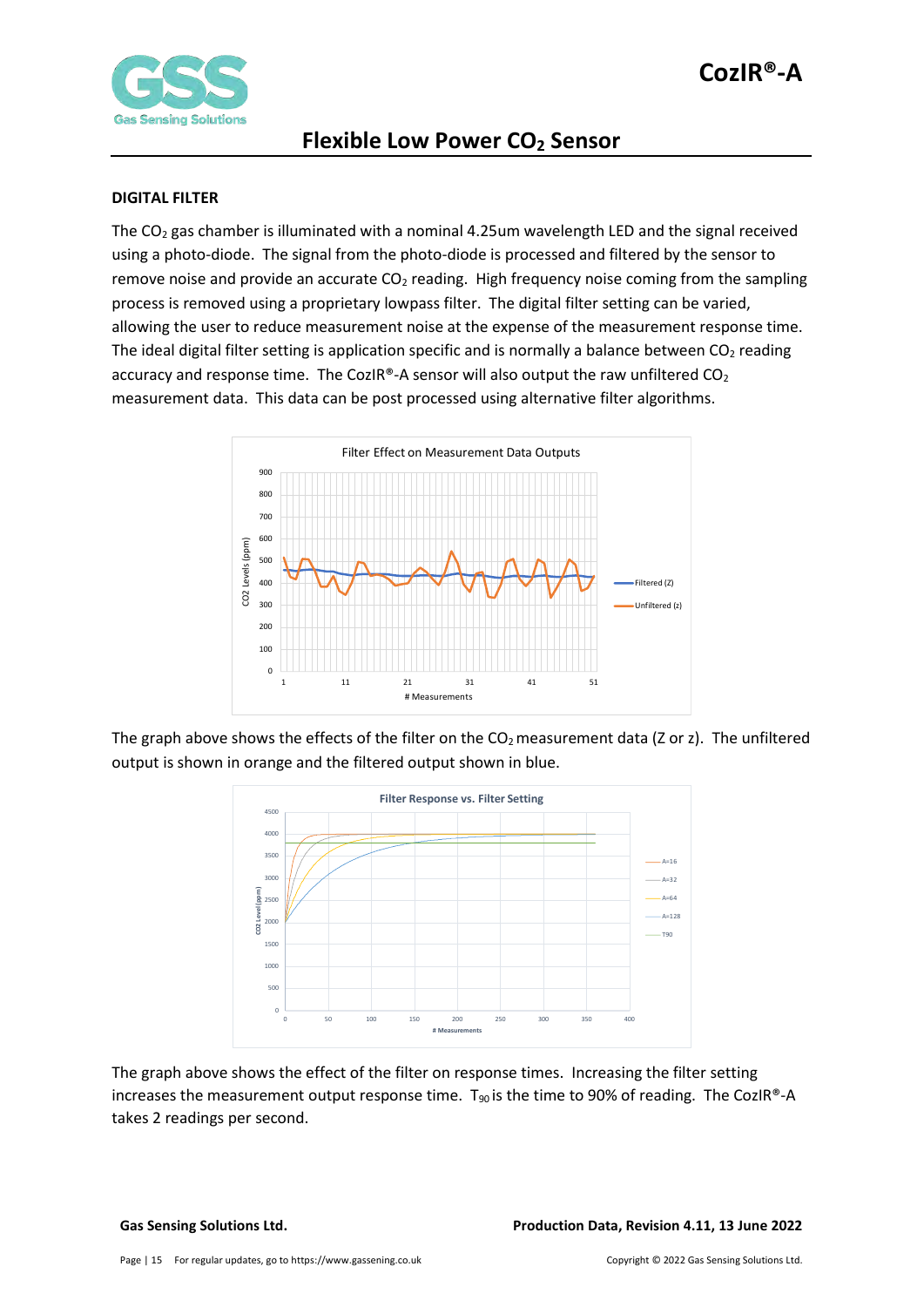

#### <span id="page-15-0"></span>**ZERO POINT SETTING**

There are a several methods available to the user to set the zero point of the sensor. The recommended user method is zero-point setting in a known gas concentration. In all cases, the best zero is obtained when the gas concentration is stable, and the sensor is at a stabilised temperature.

Note that zero-point settings are not cumulative and only the latest zero-point setting is effective. For example, there is no benefit in zeroing in nitrogen, and then zeroing in a calibration gas. The sensor will store only the latest zero point.

To improve zeroing accuracy, the recommended digital filter setting is 32. See the 'A' command.

#### <span id="page-15-1"></span>**ZERO IN A KNOWN GAS CONCENTRATION**

Place the sensor in a known gas concentration, power up the sensor and allow time for the sensor temperature to stabilise, and for the gas to be fully diffused into the sensor.

Send the *ZERO IN A KNOWN GAS CONCENTRATION* command X to the sensor. The sensor will be zeroed using the known gas concentration level sent by the user. The concentration value written to the sensor must be scaled dependent on the sensor  $CO<sub>2</sub>$  measurement range. The multiplier for the scaling factor is set according to the range of the sensor, see the '.' command.

#### <span id="page-15-2"></span>**ZERO IN NITROGEN**

Place the sensor in nitrogen gas and allow time for the sensor temperature to stabilise and the gas to be fully diffused into the sensor. Send the *ZERO IN NITROGEN* command U to the sensor. The sensor is zeroed assuming a 0ppm CO<sub>2</sub> environment.

This function can also be enabled in hardware by pulling the NITROGEN\_ZERO pin low for greater than 3 seconds (CozIR®-A Only).

#### <span id="page-15-3"></span>**ZERO IN FRESH AIR**

If there is no calibration gas or nitrogen available, the sensor zero point can be set in fresh air. Ambient  $CO<sub>2</sub>$  concentrations in fresh air are typically 400ppm. The  $CO<sub>2</sub>$  concentration fresh air zero level is programmable over a range from 0ppm to the full scale of the sensor.

Place the sensor in a fresh air environment and allow time for the sensor temperature to stabilise, and for the fresh air to be fully diffused into the sensor. Power up the sensor, write the G command to the sensor. The concentration value written to the sensor must be scaled dependent on the sensor  $CO<sub>2</sub>$  measurement range. The sensor can use the default fresh air  $CO<sub>2</sub>$  concentration value of 400ppm, or the user can write a different fresh air value to the sensor if desired.

This function can also be enabled in hardware by pulling the FRESH\_AIR\_ZERO pin low for greater than 3 seconds.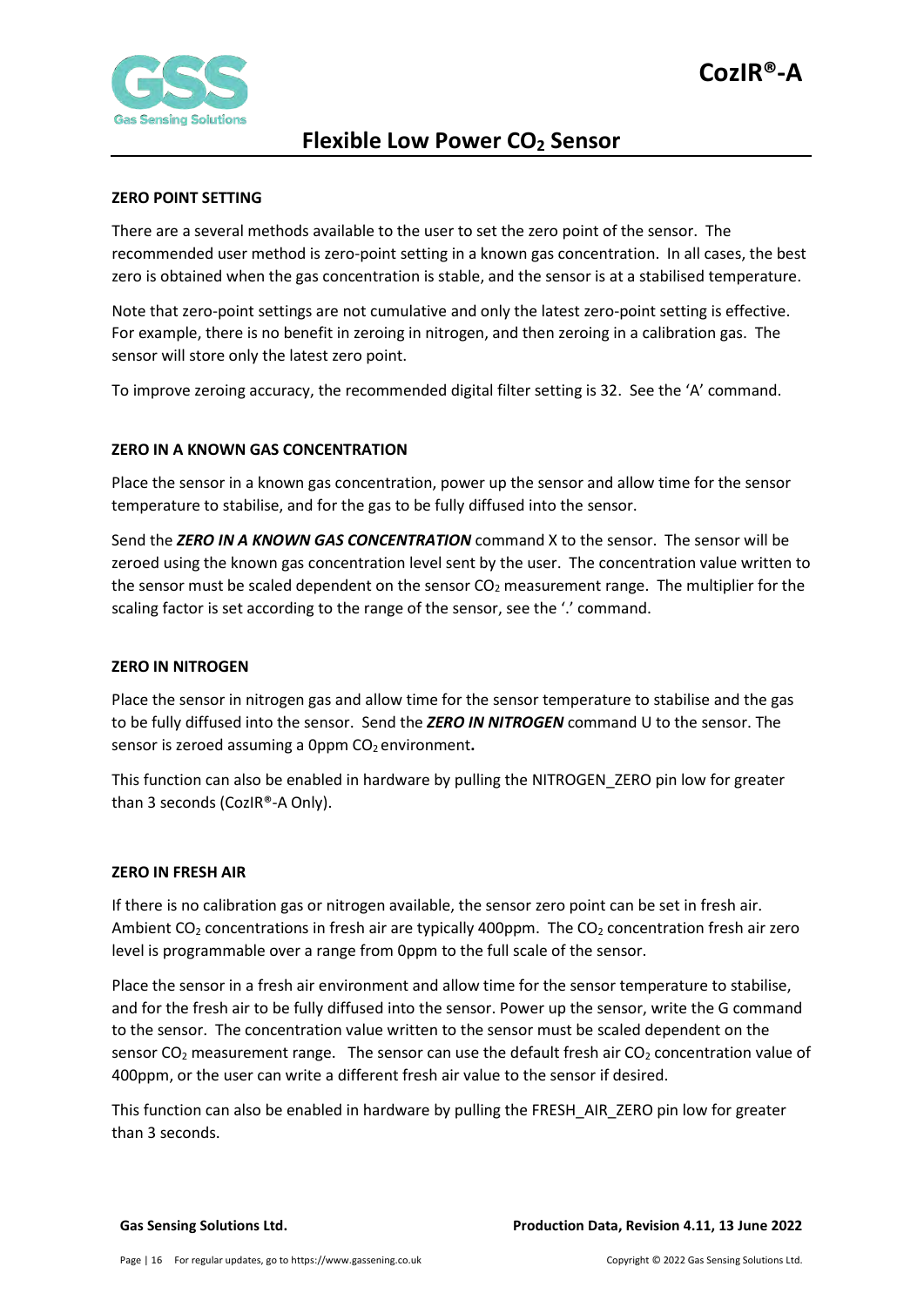

### <span id="page-16-0"></span>**ZERO POINT ADJUSTMENT**

If the  $CO<sub>2</sub>$  concentration and the sensor reported concentration are known, the zero point can be adjusted using the known concentration to fine tune the zero point. For example, if the sensor has been in an environment that has been exposed to outside air, and the sensor reading is known at that time, the zero point can be fine-tuned to correct the reading. This is typically used to implement automated zeroing routines.

The known CO<sub>2</sub> concentration value and the reported CO<sub>2</sub> value from the sensor can be sent to the sensor using the *ZERO POINT ADJUSTMENT* command F.

#### <span id="page-16-1"></span>**AUTO-ZERO FUNCTION**

The sensor has a built-in auto-zero function. To function correctly, the sensor must be exposed to typical background levels (400-450ppm) at least once during the auto-zero period. For example, many buildings will drop quickly to background  $CO<sub>2</sub>$  levels when unoccupied overnight or at weekends. The auto-zero function uses the information gathered during these periods to re-zero. The sensor will reset the 'zero' level every time it does an auto-zero.

Auto-zero is ENABLED by default. If the sensor is powered down, the auto-zero period settings are reset to the default value.

The auto-zero function works in the same way as the *ZERO IN FRESH AIR* command. The user can also independently adjust the  $CO<sub>2</sub>$  level used for auto-zeroing. Typically, it is set to the same value as the *ZERO IN FRESH AIR* value, but it can also be set at a different level if desired.

#### <span id="page-16-2"></span>**AUTO-ZERO INTERVALS**

The auto-zero period can be programmed by the user. The sensor can be programmed to undertake an initial auto-zero after power-on. Thereafter, the auto-zero period can be set independently of the start-up auto-zero time. Note, the auto-zero timer is reset if the sensor is powered down.

| <b>Auto-Zero Period</b> | <b>Minimum Value</b> | <b>Maximum Value</b> | <b>Default Value</b> | <b>Resolution</b> |
|-------------------------|----------------------|----------------------|----------------------|-------------------|
| Initial Auto-Zero       | $0.1$ davs           | $37.9$ days          | 1 days               | $0.1$ day         |
| <b>On-Going Auto-</b>   | $0.1$ days           | $37.9$ days          | 8 days               | $0.1$ day         |
| Zero                    |                      |                      |                      |                   |

#### <span id="page-16-3"></span>**AUTO-ZERO SETTINGS**

By default, the sensor will automatically 'zero' using the lowest measured  $CO<sub>2</sub>$  level sampled during the auto-zero period. The sensor will re-zero to the pre-programmed level (default of 400ppm). The auto-zero reset value can be changed by the user.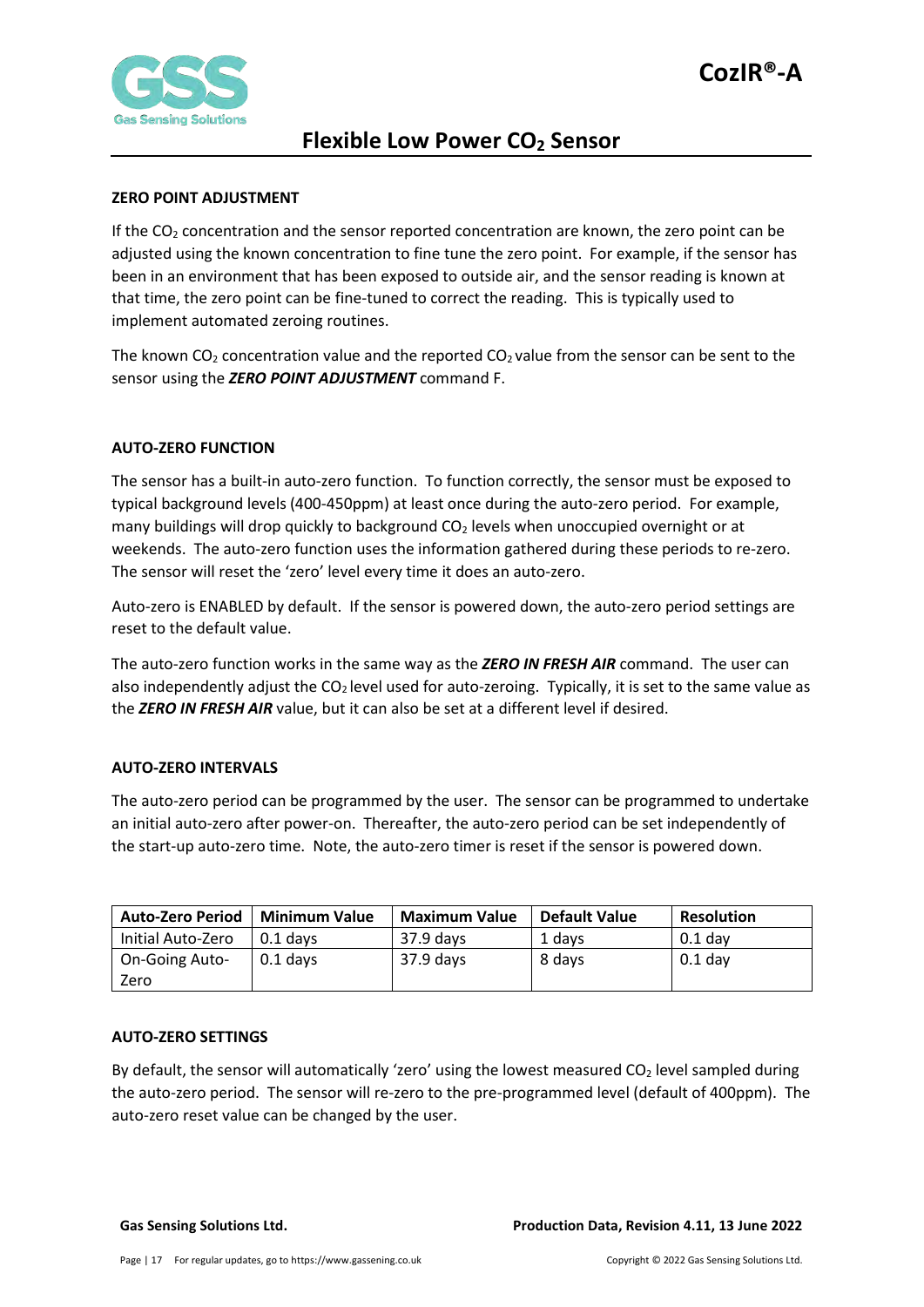

### <span id="page-17-0"></span>**ALTITUDE COMPENSATION**

NDIR gas sensors detect the concentration of gas by measuring the degree of light absorption by the gas analyte. The degree of light absorption is then converted into a concentration reported by the sensor.

The absorption process is pressure dependent, and a change in pressure will cause a change in the reported gas concentration. As the pressure increases, the reported gas concentration also increases. As the pressure decreases, the reported concentration decreases. This effect takes place at a molecular level and is common to all NDIR gas sensors.

GSS sensors are calibrated at 1013mbar. The reading will vary by approximately 0.14% of reading for each mbar change in barometric pressure.

If the sensor is installed at an elevated altitude, the mean barometric pressure will be lower than 1013mbar. It is possible to configure the sensor to correct for this effect, by setting the altitude compensation value as part of the initial set up process. This will apply a permanent correction to the output of the sensor, depending on the altitude setting selected.

| <b>Altitude</b>   | <b>Altitude</b> | <b>Pressure</b> | Sea Level         | %      | CO <sub>2</sub>    | Compensation |
|-------------------|-----------------|-----------------|-------------------|--------|--------------------|--------------|
| (f <sub>t</sub> ) | (m)             | (mbar)          | <b>Difference</b> | Change | <b>Measurement</b> | <b>Value</b> |
|                   |                 |                 |                   | per    | Change (%)         |              |
| $\mathbf{0}$      | 0               | 1,013           | 0                 | 0.14   | 0                  | 8,192        |
| 500               | 153             | 995             | 18                | 0.14   | 3                  | 8,398        |
| 1,000             | 305             | 977             | 36                | 0.14   | 5                  | 8,605        |
| 1,500             | 458             | 960             | 53                | 0.14   | $\overline{7}$     | 8,800        |
| 2,000             | 610             | 942             | 71                | 0.14   | 10                 | 9,006        |
| 2,500             | 763             | 925             | 88                | 0.14   | 12                 | 9,201        |
| 3,000             | 915             | 908             | 105               | 0.14   | 15                 | 9,396        |
| 3,500             | 1,068           | 891             | 122               | 0.14   | 17                 | 9,591        |
| 4,000             | 1,220           | 875             | 138               | 0.14   | 19                 | 9,775        |
| 4,500             | 1,373           | 859             | 154               | 0.14   | 22                 | 9,958        |
| 5,000             | 1,525           | 843             | 170               | 0.14   | 24                 | 10,142       |
| 6,000             | 1,830           | 812             | 201               | 0.14   | 28                 | 10,497       |
| 7,000             | 2,135           | 782             | 231               | 0.14   | 32                 | 10,841       |
| 8,000             | 2,440           | 753             | 260               | 0.14   | 36                 | 11,174       |
| 9,000             | 2,745           | 724             | 289               | 0.14   | 40                 | 11,506       |
| 10,000            | 3,050           | 697             | 316               | 0.14   | 44                 | 11,816       |

#### <span id="page-17-1"></span>**ALTITUDE COMPENSATION TABLE**

Other altitude compensation values can be calculated using the following formula.

**Comparison Value = 8192 +** 
$$
\left( \frac{
$$
 **See Level Difference** \* **0.14 0.192 3192**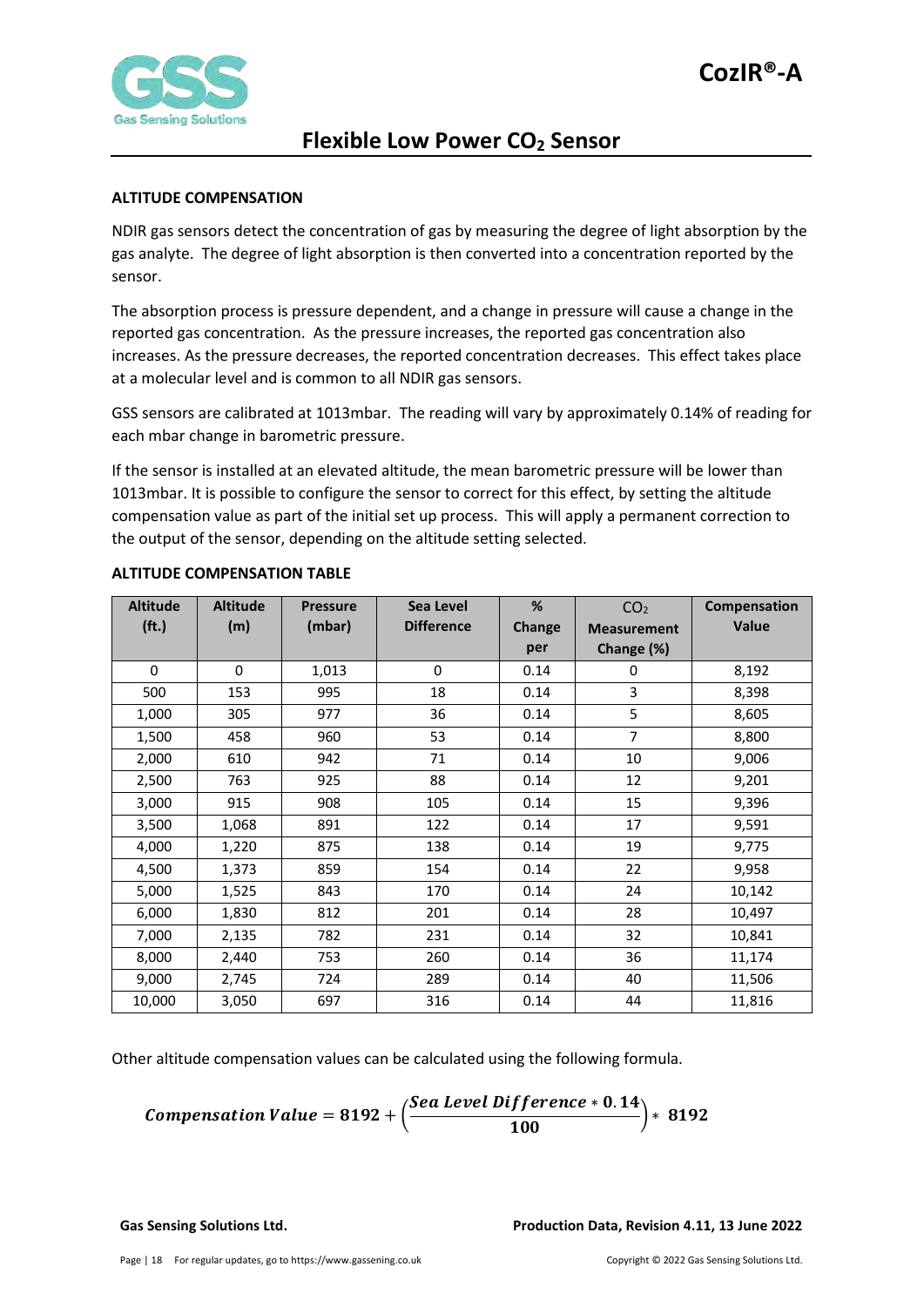

### <span id="page-18-0"></span>**CONTROL INTERFACE**

The CozIR®-A family of sensors are controlled by writing and reading from the sensor via its UART interface. The Rx\_In and Tx\_Out pins are normally high, suitable for direct connection to a TTL level UART. If the sensor is to be read by a true RS232 device (e.g. a PC), it is necessary to pass through a level converter to step up/down the voltage and invert the signal.

#### <span id="page-18-1"></span>**CONTROL INTERFACE TIMING - UART MODE**

| <b>PARAMETER</b>      | <b>SYMBOL</b> | <b>MIN</b> | <b>TYP</b> | <b>MAX</b> | <b>UNIT</b> |
|-----------------------|---------------|------------|------------|------------|-------------|
| <b>Baud Rate</b>      |               |            | 9600       |            | Bits/s      |
| Data Bits             |               | Ω          |            |            |             |
| Parity                |               | None       |            |            |             |
| <b>Stop Bits</b>      |               |            |            |            |             |
| Hardware Flow Control |               | None       |            |            |             |

#### <span id="page-18-2"></span>**UART COMMAND PROTOCOL**

All UART commands must be terminated with a carriage return and line feed <CR><LF>, hex 0x0D 0x0A. In this document, this is shown as  $\frac{\nu}{\lambda}$ . UART commands that take a parameter always have a space between the letter and the parameter. The sensor will respond with a '?' if a command is not recognised. The two most common causes are missing spaces or missing <CR><LF> terminators.

All command communications are in ASCII and are terminated by carriage return, line feed (0x0D 0x0A). This document uses the protocol " $\gamma \$ to indicate the carriage return line feed. All responses from the sensor, including measurements, have a leading space (ASCII character 32, hex 0x20).

The character '#' represents an ASCII representation of a numeric character (0-9). Note there is a space between the first letter and any parameter. For example, the X command reads "X space 2000 carriage return line feed".

### <span id="page-18-3"></span>**UART OPERATION**

When initially powered, the sensor will immediately start to make measurements and transmit  $CO<sub>2</sub>$ readings when in K1 streaming mode, which is the default operational mode of the sensor.

The  $CO<sub>2</sub>$  measurement is reported as:

*Z ##### z #####\r\n*

where  $Z$  ##### shows the filtered  $CO_2$  concentration and  $z$  ##### shows the raw most recent measurement.

Note, all outputs from the sensor have a leading space.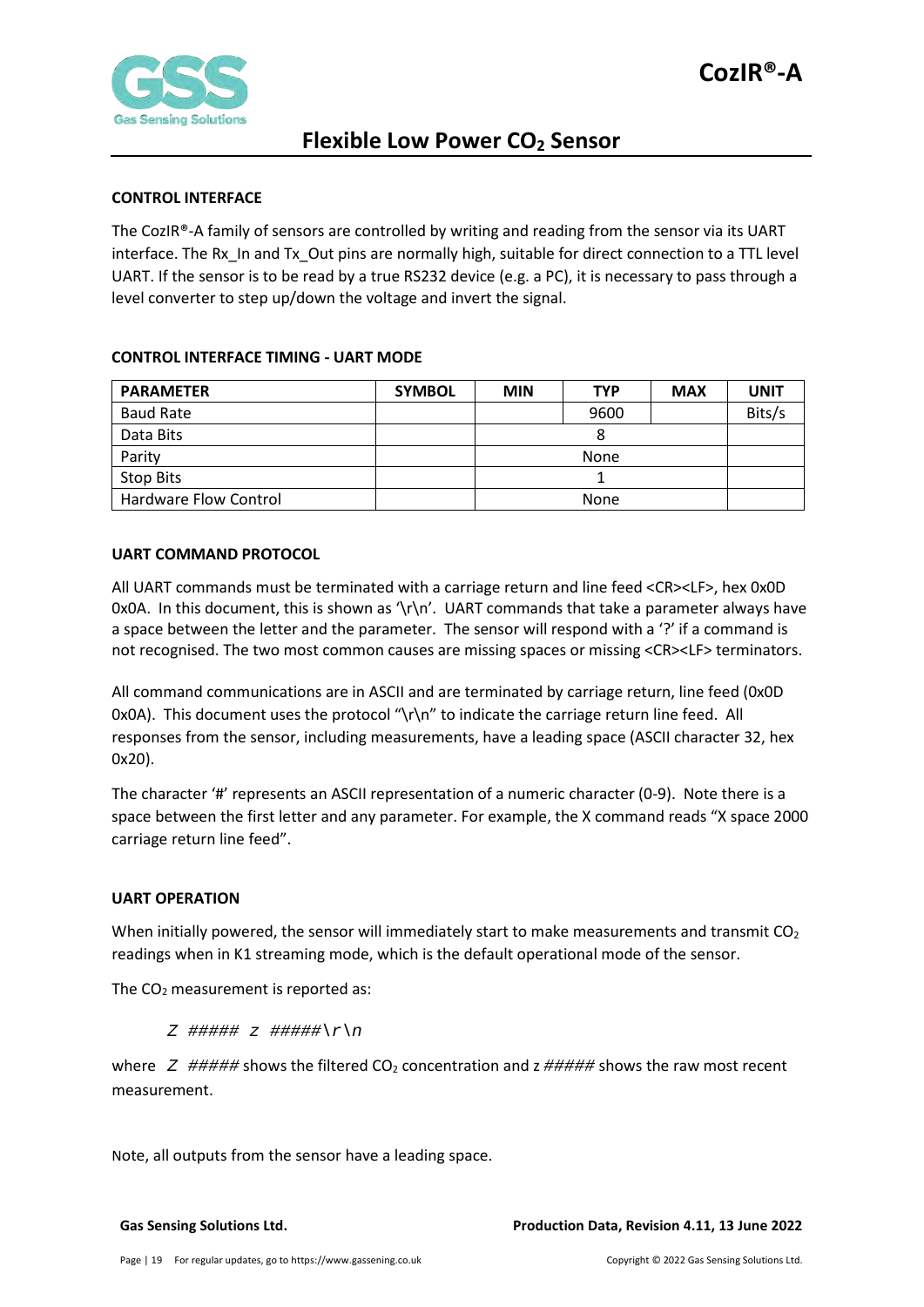

### <span id="page-19-0"></span>**UART INTERFACE SUMMARY**

| <b>Syntax</b>      | Use                                          | <b>Example</b>  | Response          | <b>Comments</b>                  |
|--------------------|----------------------------------------------|-----------------|-------------------|----------------------------------|
| A ###\r\n          | Set value of the                             | A 128\r\n       | A 00128\r\n       | See "Digital Filter"             |
|                    | digital filter                               |                 |                   |                                  |
| a\r\n              | Return the value of                          | $a\$ n          | a 00128\r\n       | See "Digital Filter"             |
|                    | the digital filter                           |                 |                   |                                  |
| $F$ ##########\r\n | Fine Tune the zero-                          | F 410 400\r\n   | F 33000\r\n       | See "Zero Point                  |
|                    | point setting                                |                 |                   | Setting"                         |
| $G\r\ln$           | Zero-point setting                           | $G\r\ln$        | G 33000\r\n       | See "Zero Point                  |
| $H\rrbraket{n}$    | using fresh air<br>Returns the relative      | $H\rrbraket{n}$ | H 00551\r\n       | Setting"<br>Only if fitted as an |
|                    | humidity value                               |                 |                   | option                           |
| $K$ #\r\n          | Switches the sensor                          | $K 1\r \n$      | K 00001\r\n       |                                  |
|                    | between different                            |                 |                   |                                  |
|                    | modes                                        |                 |                   |                                  |
| M ###\r\n          | Sets the number of                           | M 212\r\n       | M 00212\r\n       | See "Measurement                 |
|                    | measurement data                             |                 |                   | Data Outputs"                    |
|                    | types output by the                          |                 |                   |                                  |
|                    | sensor                                       |                 |                   |                                  |
| $P$ 8 ###\r\n      | Sets value of CO <sub>2</sub>                | $P 8 1\$        | P 00008 00001\r\n | Two-byte value,                  |
| P 9 ###\r\n        | background                                   | P 9 144\r\n     | P 00009 00144\r\n | $P 8 = MSB$                      |
|                    | concentration in ppm                         |                 |                   | $P 9 = LSB$                      |
|                    | for auto-zeroing                             |                 |                   |                                  |
|                    |                                              |                 |                   | 400ppm in the                    |
|                    |                                              |                 |                   | example                          |
| P 10 ###\r\n       | Sets value of CO <sub>2</sub>                | P 10 1\r\n      | P 00010 00001\r\n | Two-byte value,                  |
| P 11 $\#$ ##\r\n   | background                                   | P 11 144\r\n    | P 00011 00144\r\n | $P 10 = MSB$<br>$P 11 = LSB$     |
|                    | concentration in ppm<br>used for zero- point |                 |                   |                                  |
|                    | setting in fresh air.                        |                 |                   | 400ppm in the                    |
|                    |                                              |                 |                   | example                          |
| Q\r\n              | Reports the latest                           | $Q\Gamma\$      | H 12345 T 12345 Z | Output is same format            |
|                    | measurement data                             |                 | 00010 z 00010\r\n | as data in K 1                   |
|                    | types, as defined by                         |                 |                   | streaming mode                   |
|                    | 'M'                                          |                 |                   |                                  |
| S ####\r\n         | Sets the pressure and                        | S 8192\r\n      | S 08192\r\n       | See "Altitude                    |
|                    | concentration                                |                 |                   | Compensation"                    |
|                    | compensation value                           |                 |                   |                                  |
| s\r\n              | Returns the altitude                         | s\r\n           | s 08192\r\n       | See "Altitude                    |
|                    | compensation value                           |                 |                   | Compensation"                    |
| $T\rrbraket{r}$    | Returns the                                  | $T\rrbraket{n}$ | T 01224\r\n       | Only if fitted as an             |
|                    | temperature value                            |                 |                   | option                           |
| U\r\n              | Zero-point setting                           | U\r\n           | U 33000\r\n       | See "Zero Point                  |
| u #####\r\n        | using nitrogen<br>Manual setting of the      | u 32997\r\n     | u 32997\r\n       | Setting"<br>See "Zero Point      |
|                    | zero point.                                  |                 |                   | Setting"                         |
| $X$ #####\r\n      | Zero-point setting                           | X 2000\r\n      | X 32997\r\n       | See "Zero Point                  |
|                    | using a known gas                            |                 |                   | Setting"                         |
|                    | concentration                                |                 |                   |                                  |
| Y\r\n              | Return firmware                              | Y\r\n           | Returns two lines |                                  |
|                    | version and sensor                           |                 |                   |                                  |
|                    | serial number                                |                 |                   |                                  |

#### **Gas Sensing Solutions Ltd. Production Data, Revision 4.11, 13 June 2022**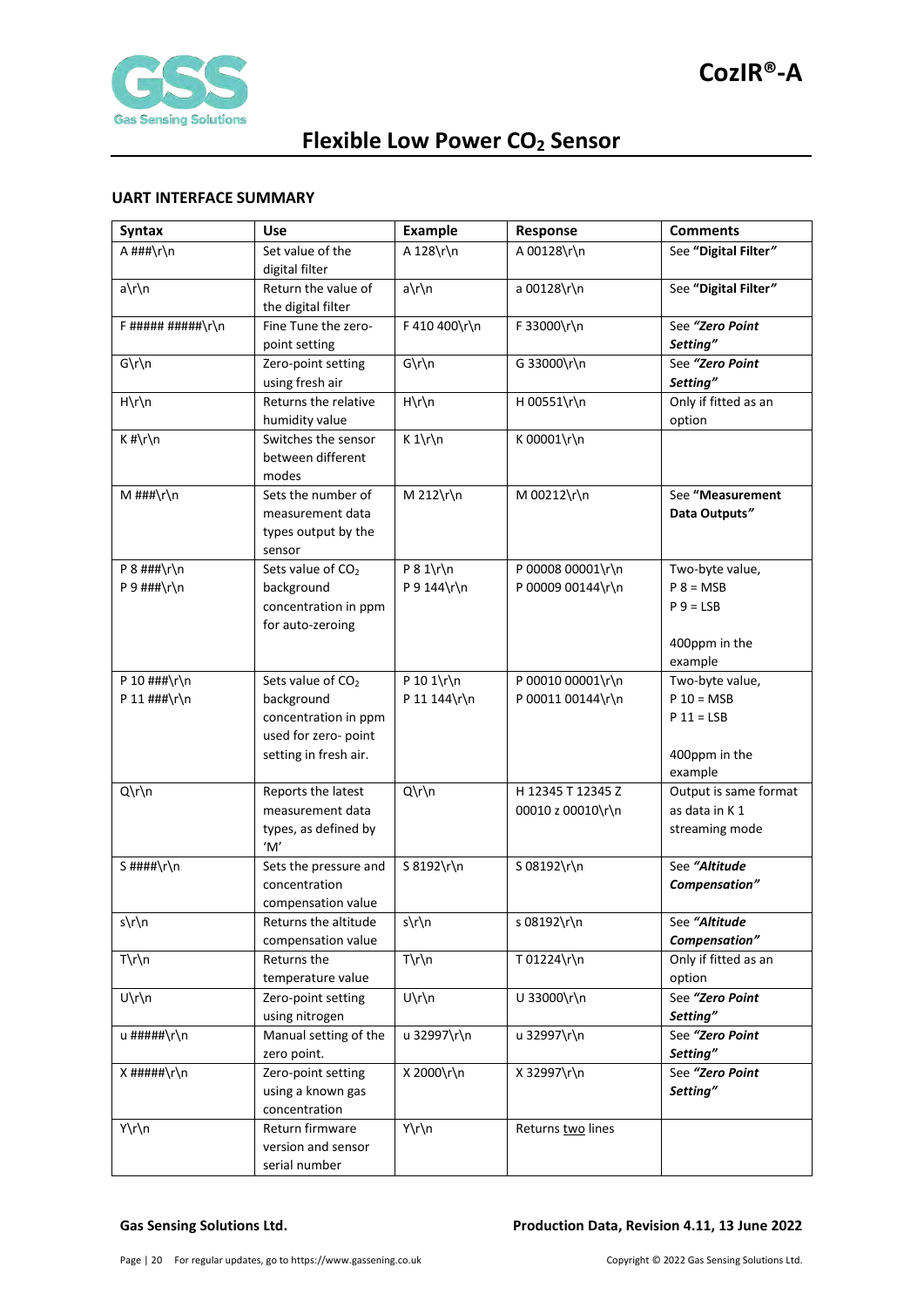

| <b>Syntax</b> | <b>Use</b>                        | <b>Example</b> | Response      | <b>Comments</b>               |
|---------------|-----------------------------------|----------------|---------------|-------------------------------|
| Z\r\n         | Return the most                   | $Z\rrn$        | Z 01521\r\n   |                               |
|               | recent filtered CO <sub>2</sub> 2 |                |               |                               |
|               | measurement in ppm                |                |               |                               |
| $z\$ n        | Return the most                   | $z\$ n         | Z 01521\r\n   |                               |
|               | recent unfiltered CO <sub>2</sub> |                |               |                               |
|               | 2 measurement in                  |                |               |                               |
|               | ppm                               |                |               |                               |
| @ #.# #.#\r\n | Set auto-zero ON,                 | @ 1.0 8.0\r\n  | @ 1.0 8.0\r\n | See "Auto-Zero                |
|               | and sets the timing               |                |               | <b>Function</b> " for details |
|               | for initial and interval          |                |               |                               |
|               | auto-zero periods                 |                |               |                               |
| @\r\n         | Returns the auto-                 | $@\r\ln$       | @ 1.0 8.0\r\n | See "Auto-Zero                |
|               | zero configuration                |                |               | Function" for details         |
| @ 0\r\n       | Switch auto-zero OFF              | @ 0\r\n        | @ 0\r\n       | See "Auto-Zero                |
|               |                                   |                |               | <b>Function</b> " for details |
| $\cdot \ln$   | Returns the scaling               | $\ln n$        | $.00001\$ n   | Multiply by 1 in the          |
|               | factor multiplier                 |                |               | example                       |
|               | required to convert               |                |               |                               |
|               | the Z or z output to              |                |               |                               |
|               | ppm                               |                |               |                               |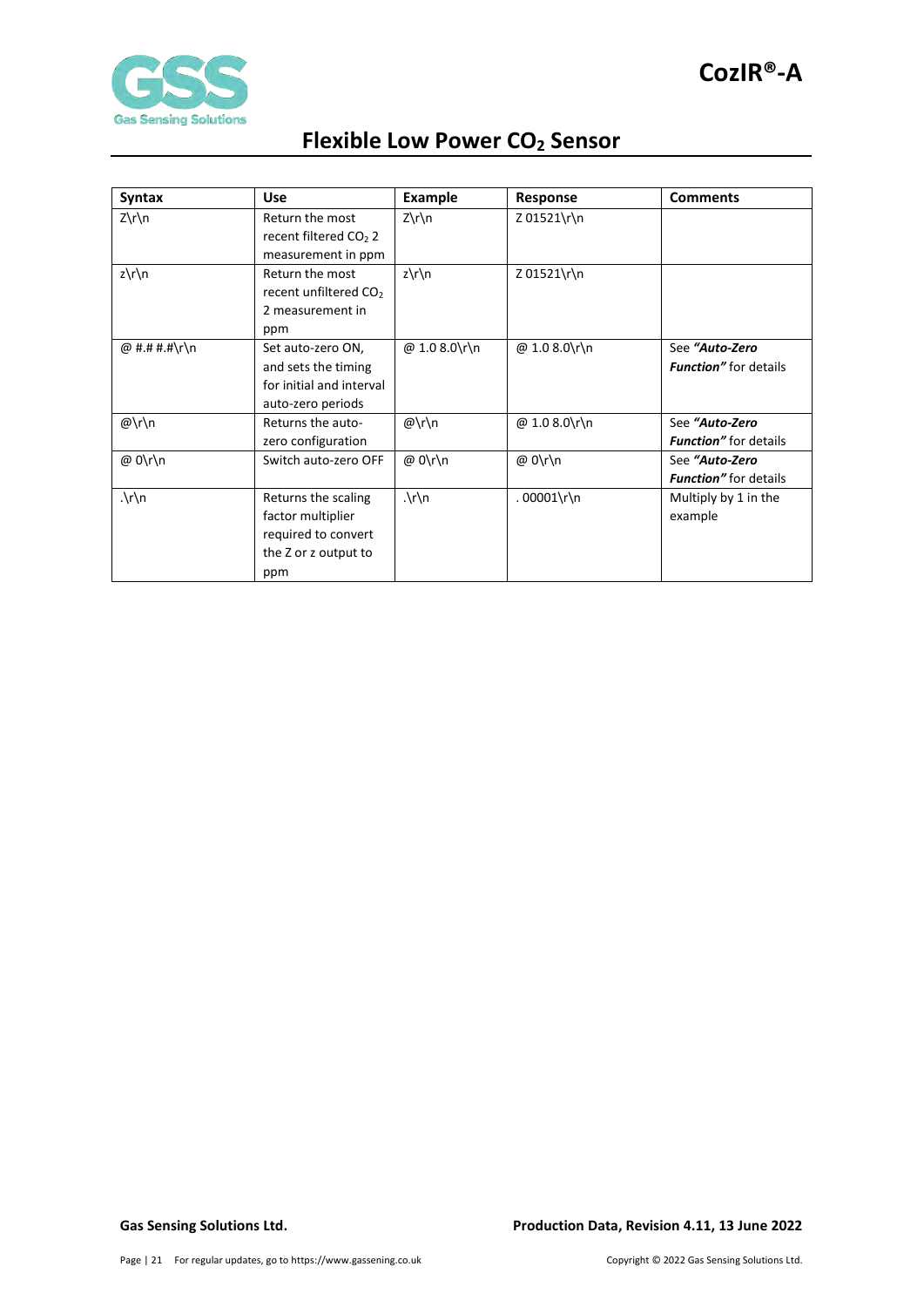

#### <span id="page-21-0"></span>**CO2 LEVEL MEASUREMENT VALUE - Z INFORMATION (0x5A)**

| <b>Description</b> | Reports the latest filtered CO <sub>2</sub> measurement |
|--------------------|---------------------------------------------------------|
| Syntax             | ASCII Character 'Z', terminated by 0x0D 0x0A (CR & LF)  |
| Example            | $Z\trth$ n                                              |
| Response           | Z 00521\r\n                                             |

This value needs to be multiplied by the appropriate scaling factor to derive the ppm value. See the '.' command.

#### <span id="page-21-1"></span>**CO2 LEVEL MEASUREMENT VALUE - z INFORMATION (0x7A)**

The sensor is also capable of reporting the real time unfiltered  $CO<sub>2</sub>$  measurement value.

| <b>Description</b> | Reports the unfiltered $CO2$ measurement               |  |  |  |  |
|--------------------|--------------------------------------------------------|--|--|--|--|
| Syntax             | ASCII Character 'Z', terminated by 0x0D 0x0A (CR & LF) |  |  |  |  |
| Example            | $z\$ \n\}n                                             |  |  |  |  |
| Response           | z 00521\r\n                                            |  |  |  |  |

#### <span id="page-21-2"></span>**'.' COMMAND (0x2E)**

To calculate the measurement value in ppm, the 'Z' or 'z' value, they must be converted into ppm by using the '.' multiplier factor. This multiplier will depend on the full-scale measurement range of the sensor. The multiplier is related to the full-scale range of the sensor.

The multiplier must also be used when sending  $CO<sub>2</sub>$  concentration levels to the sensor, for example when setting the fresh air  $CO<sub>2</sub>$  concentration value. The '.' Command can also be used to read back the scaling factor.

For example, if the user wants to zero the sensor in a known concentration of gas (e.g. 450ppm), the value written to the sensor must be 450/scaling factor.

| <b>Description</b> | Returns a number indicating what multiplier must be applied to the ZCO <sub>2</sub> |  |  |  |  |  |
|--------------------|-------------------------------------------------------------------------------------|--|--|--|--|--|
|                    | measurement output to convert it into ppm.                                          |  |  |  |  |  |
| Syntax             | ASCII character '.', terminated by 0x0D 0x0A (CR & LF)                              |  |  |  |  |  |
| Example            | $\cdot \cdot \cdot$                                                                 |  |  |  |  |  |
| <b>Response</b>    | .00001\r\n<br>(this number is variable, usually 1)                                  |  |  |  |  |  |

| <b>Measurement</b><br><b>Range of Sensor</b> | $CO2$ Measurement<br><b>Scaling Factor (Z)</b> | CO <sub>2</sub> Measurement<br><b>Output Units</b> | Example                     |
|----------------------------------------------|------------------------------------------------|----------------------------------------------------|-----------------------------|
| $0 - 1%$                                     | T                                              | ppm                                                | $200650 = 650$ ppm = 0.065% |
| $0 - 60%$                                    | 10                                             | ppm/10                                             | $201200 = 12000$ ppm = 1.2% |
| $0 - 100%$                                   | 100                                            | ppm/100                                            | $Z$ 01500 = 15000ppm = 15%  |

#### **Gas Sensing Solutions Ltd. Production Data, Revision 4.11, 13 June 2022**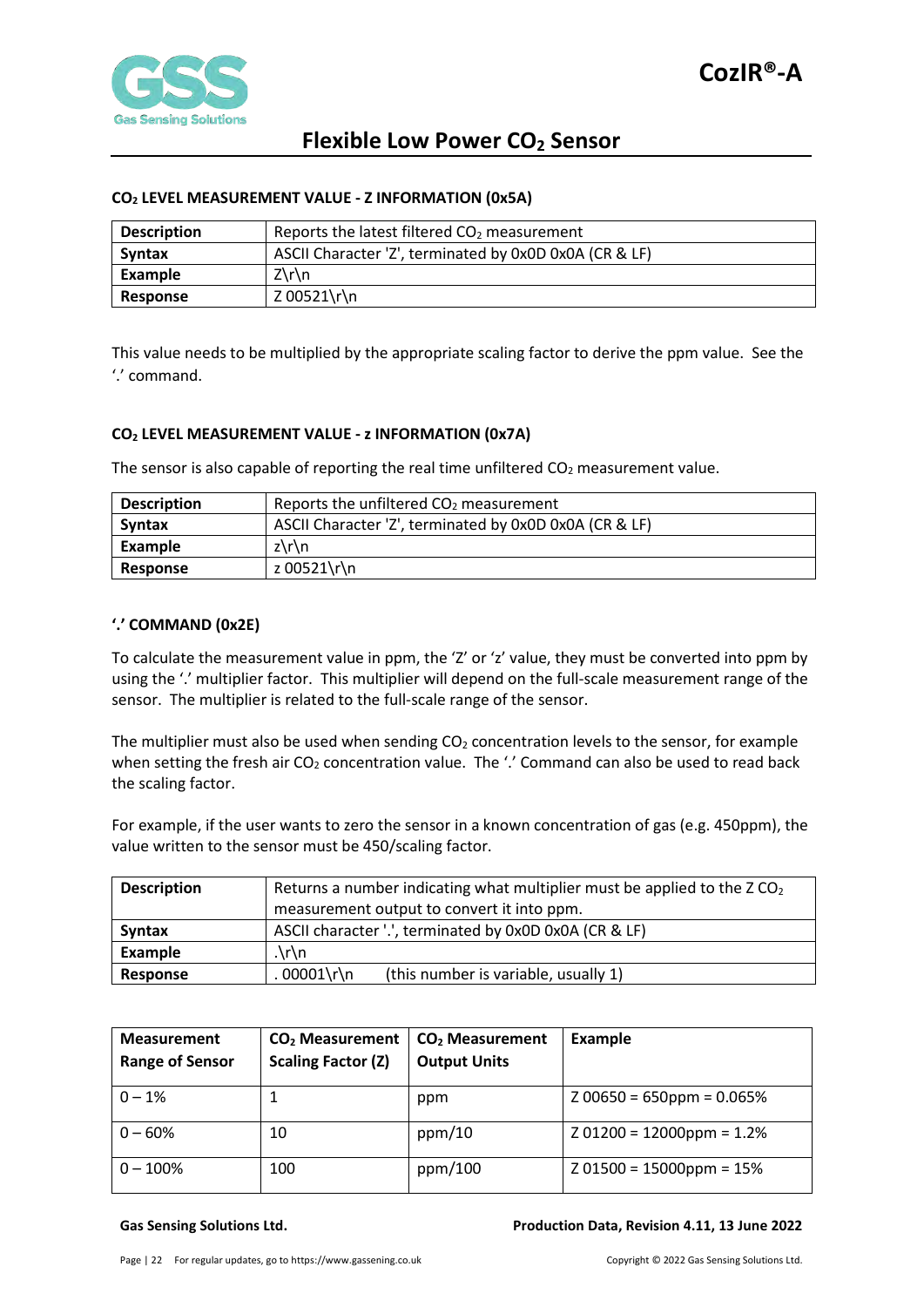

### <span id="page-22-0"></span>**TEMPERATURE MEASUREMENT VALUE - CozIR®-A Option**

| <b>Command</b>  | <b>Use</b>                                             | <b>Example</b>  | <b>Response</b> | <b>Comments</b>                                                                                                |
|-----------------|--------------------------------------------------------|-----------------|-----------------|----------------------------------------------------------------------------------------------------------------|
| $T\rrbraket{n}$ | Returns the most<br>recent temperature<br>measurement. | $T\rrbraket{n}$ | T 01224\r\n     | Where ##### is a 5-digit number.<br>Temperature (°C) = $(\# \# \# \# \# - 1000)/10$ .<br>22.4°C in the example |

| <b>Description</b> | Returns the most recent temperature measurement.                       |  |  |
|--------------------|------------------------------------------------------------------------|--|--|
| Syntax             | ASCII character 'T', SPACE, decimal, terminated by 0x0D 0x0A (CR & LF) |  |  |
| Example            | $T\rrbraket{n}$                                                        |  |  |
| Response           | T 01224\r\n<br>(this number is variable)                               |  |  |

#### <span id="page-22-1"></span>**HUMIDITY MEASUREMENT VALUE - CozIR®-A Option**

| <b>Command</b>  | <b>Use</b>                                         | <b>Example</b>  | Response    | <b>Comments</b>                                                                                         |
|-----------------|----------------------------------------------------|-----------------|-------------|---------------------------------------------------------------------------------------------------------|
| $H\rrbraket{n}$ | Return the most<br>recent humidity<br>measurement. | $H\rrbraket{n}$ | H 00551\r\n | Where ##### is a 5-digit<br>number.<br>Humidity (%RH) = $\# \# \# \# / 10$ .<br>55.1% RH in the example |

| <b>Description</b> | Returns the most recent the humidity measurement.                      |  |  |  |
|--------------------|------------------------------------------------------------------------|--|--|--|
| Syntax             | ASCII character 'H', SPACE, decimal, terminated by 0x0D 0x0A (CR & LF) |  |  |  |
| Example            | $H\rrbracket$ n                                                        |  |  |  |
| Response           | H 00551\r\n<br>(this number is variable)                               |  |  |  |

Note both temperature and humidity outputs are a factory fit option on the CozIR®-A only. If not fitted, sensor will return either T 01000 or H 00000.

To output temperature, humidity, and filtered CO2, send "M 4164\r\n" (see *"Measurement Data Outputs"*).

The output format will have the form: *H 00345 T 01195 Z 00065\r\n* 

This example indicates 34.5% RH, 19.5°C and 650ppm CO<sub>2</sub>.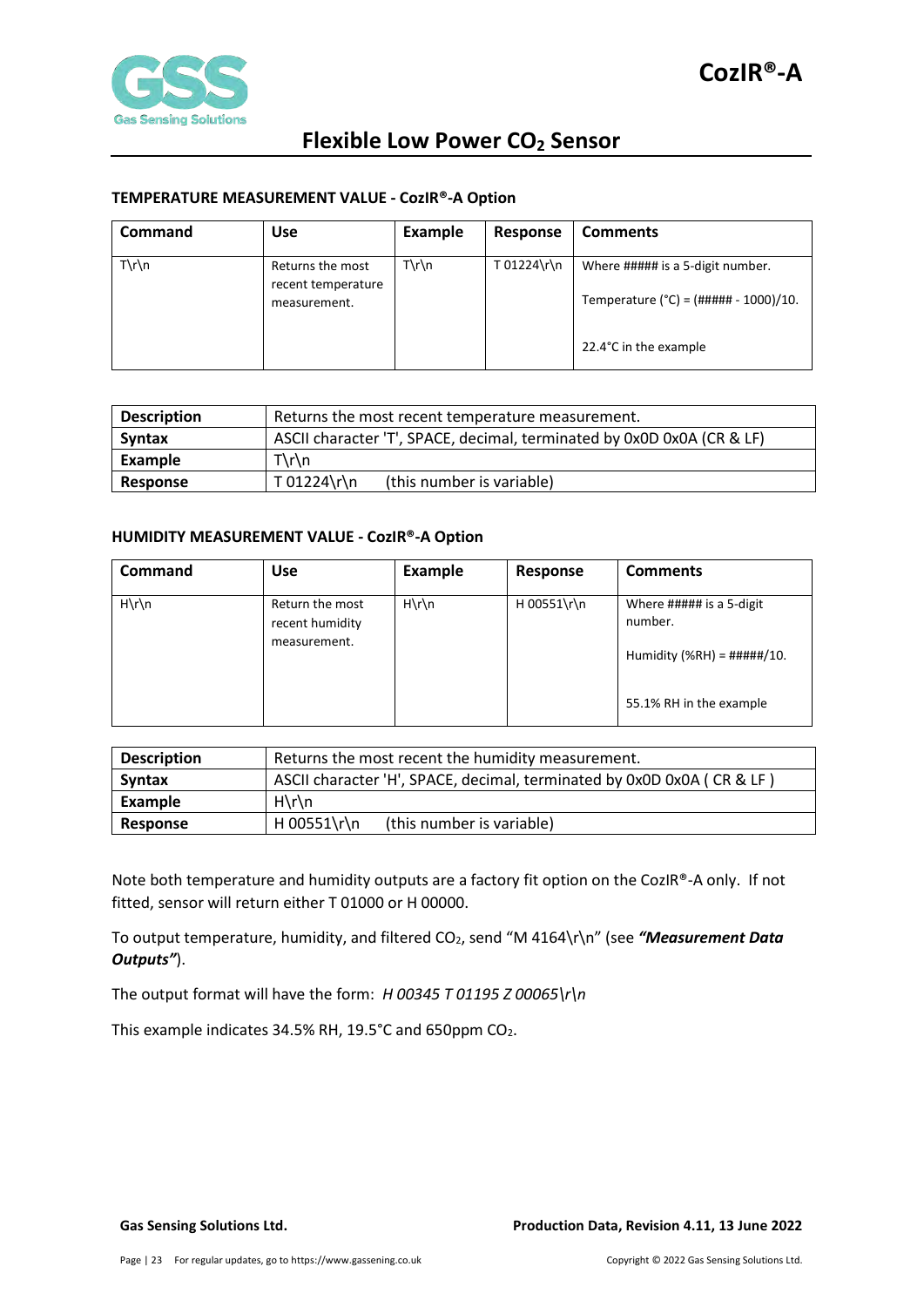

#### <span id="page-23-0"></span>**MEASUREMENT DATA OUTPUTS**

The CozIR®-A family of sensors can be configured to provide  $CO<sub>2</sub>$ , temperature, and humidity data as a single string of data. Up to five data fields can be transmitted, programmable by the user. The number of fields and the type of data to be transmitted is defined by the "Mask Value" setting.

The output data format is as follows. Each field is identified by the Data Field Identifier character, followed by a space, followed by the five-digit number indicating the value of the parameter.

| <b>Data Parameter</b>             | Data Field        | <b>Mask</b>    | <b>Description</b>                          |
|-----------------------------------|-------------------|----------------|---------------------------------------------|
|                                   | <b>Identifier</b> | Value          |                                             |
| Humidity                          | н                 | 4096           | Humidity value of the environment around    |
|                                   |                   |                | the sensor                                  |
| D digitally filtered              | d                 | 2048           | Reports a value related to the normalized   |
|                                   |                   |                | LED signal strength (smoothed)              |
| D unfiltered                      | D                 | 1024           | Reports a value related to the normalized   |
|                                   |                   |                | LED signal strength                         |
| Zero Set Point                    | h                 | 256            | Reports the current zero value              |
| Sensor Temperature                | v                 | 128            | Reports a value that varies inversely with  |
| (unfiltered)                      |                   |                | the sensor temperature.                     |
| Temperature                       | T                 | 64             | Reports a true temperature value of the     |
|                                   |                   |                | environment around the sensor, if optional  |
|                                   |                   |                | temperature sensor is fitted                |
| LED Signal (digitally             | O                 | 32             | Reports a value that gives an indication of |
| filtered)                         |                   |                | the LED signal strength (smoothed)          |
| LED Signal (unfiltered)           | O                 | 16             | Reports a value that gives an indication of |
|                                   |                   |                | the LED signal strength.                    |
| Sensor Temperature                | $\mathsf{v}$      | 8              | Reports a value that varies inversely with  |
| (filtered)                        |                   |                | the sensor temperature. (smoothed)          |
| CO <sub>2</sub> Output (Filtered) | Z                 | 4              | Filtered CO <sub>2</sub> reading            |
| CO <sub>2</sub> Output            | z                 | $\overline{2}$ | Raw CO <sub>2</sub> reading, unfiltered     |
| (Unfiltered)                      |                   |                |                                             |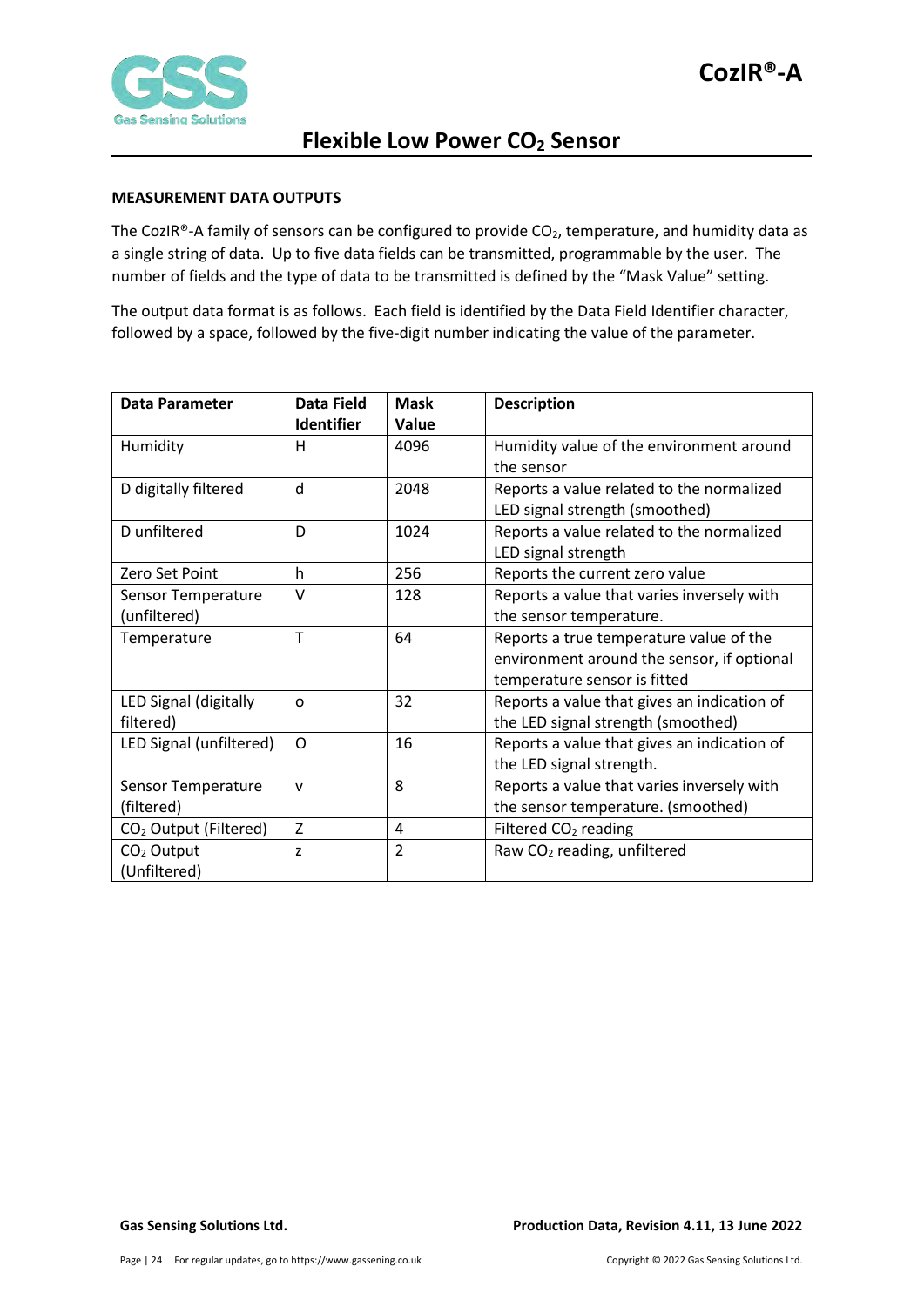



| <b>UART</b><br><b>Command</b> | <b>Use</b>                                                                                          | <b>Default</b> | Range | <b>Example</b>                           | Response    | <b>Comments</b>                                                         |
|-------------------------------|-----------------------------------------------------------------------------------------------------|----------------|-------|------------------------------------------|-------------|-------------------------------------------------------------------------|
| M #####\r\n                   | Sets the number of<br>measurement data<br>types output by<br>the sensor. #####<br>is the mask value | $M_6\$         |       | See<br>"Measurem<br>ent Data<br>Outputs" | M 00006\r\n | Sets the number of<br>measurement data<br>types output by<br>the sensor |

The required mask value is the sum of the 'Mask Value' for each field required. To output filtered and unfiltered  $CO<sub>2</sub>$  data, set M=6.

To output the temperature, humidity and  $CO<sub>2</sub>$  measurements, set M = 4164 (send M 4164\r\n).

The output string will be: H 12345 T 12345 Z 00010\r\n

#### <span id="page-24-0"></span>**M COMMAND**

| <b>Description</b> | Sets the type and number of data outputs                                    |
|--------------------|-----------------------------------------------------------------------------|
| <b>Syntax</b>      | ASCII character 'M', SPACE, up to a 5-digit number, terminated by 0x0D 0x0A |
|                    | (CR & E)                                                                    |
| Example            | M 4164\r\n                                                                  |
| Response           | M 04164\r\n                                                                 |

#### <span id="page-24-1"></span>**Q COMMAND**

| <b>Description</b> | Reports the latest output data fields defined by 'M'   |  |  |
|--------------------|--------------------------------------------------------|--|--|
| <b>Syntax</b>      | ASCII character 'Q', terminated by 0x0D 0x0A (CR & LF) |  |  |
| Example            | $Q\Gamma\$                                             |  |  |
| Response           | H 12345 T 12345 Z 00010\r\n                            |  |  |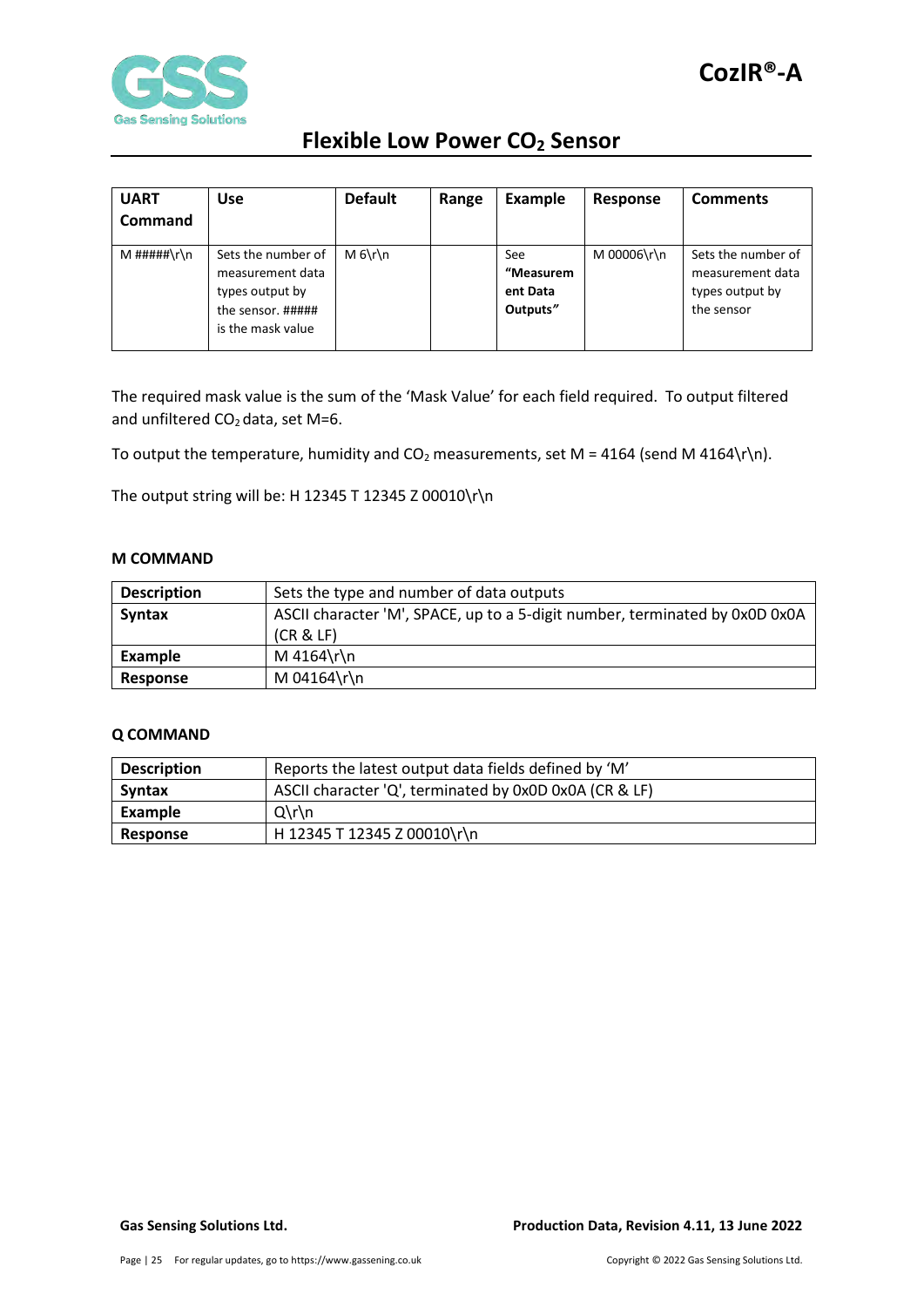

### <span id="page-25-0"></span>**SENSOR MODE COMMAND**

The CozIR®-LP has 3 potential modes of operation, controlled by the K command.

| <b>Mode</b> | Value | <b>Description</b>    |                                                                                                                                                                                                                                                                                                                              |
|-------------|-------|-----------------------|------------------------------------------------------------------------------------------------------------------------------------------------------------------------------------------------------------------------------------------------------------------------------------------------------------------------------|
| Mode 0      | $K=0$ | Sleep Mode            | Sensor is in a SLEEP mode, waiting for commands. No<br>measurements are made. There is no latency in<br>command responses. All commands that report<br>measurements or alter the zero-point settings are<br>disabled in Mode 0. Mode 0 is NOT retained after power<br>cycling.                                               |
| Mode 1      | $K=1$ | <b>Streaming Mode</b> | This is the factory default setting. Measurements are<br>reported twice per second. Commands are processed<br>when received, except during measurement activity, so<br>there may be a time delay of up to 100ms in responding<br>to commands.                                                                                |
| Mode 2      | $K=2$ | Polling Mode          | In polling mode, the sensor only reports readings when<br>requested. The sensor will continue to take<br>measurements in the background, but the output stream<br>is suppressed until data is requested. The sensor will<br>always power up in streaming or polling mode,<br>whichever mode was used before the power cycle. |

| <b>Command</b> | Use                                                          | <b>Default</b> | Range | Example | Response    | <b>Comments</b>  |
|----------------|--------------------------------------------------------------|----------------|-------|---------|-------------|------------------|
| $K \# \r \n$   | Switches the<br>sensor between<br>different control<br>modes |                |       | $K 1\$  | K 00001\r\n | See 'K' Commands |

### <span id="page-25-1"></span>**K COMMAND (0x4B)**

| <b>Description</b> | Sets the control interface mode                                        |  |  |
|--------------------|------------------------------------------------------------------------|--|--|
| <b>Syntax</b>      | ASCII character 'K', SPACE, mode number, terminated by 0x0D 0x0A (CR & |  |  |
|                    | LF)                                                                    |  |  |
| Example            | $K 1\$ r\n                                                             |  |  |
| Response           | K 00001\r\n<br>(this number is variable)                               |  |  |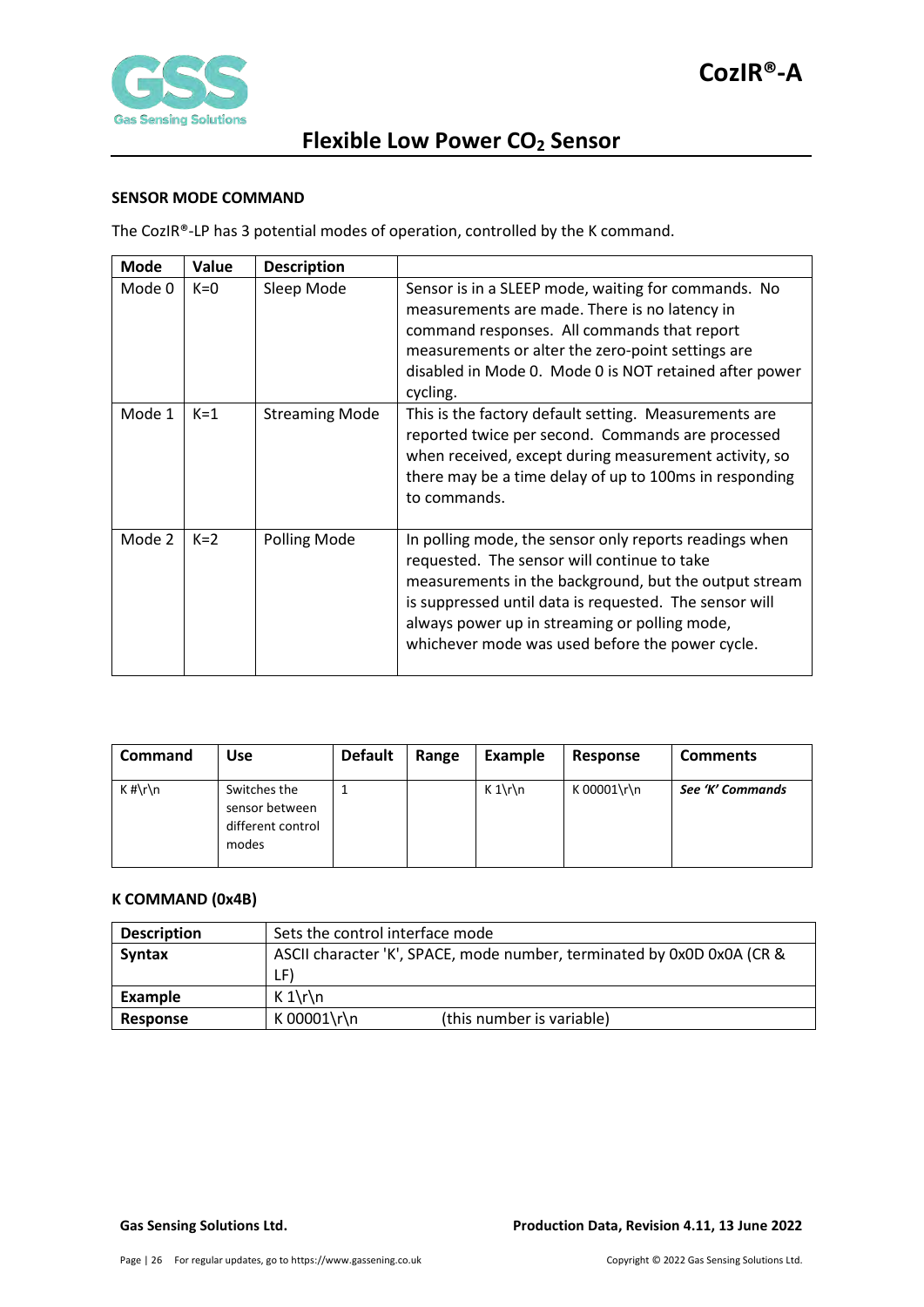

### <span id="page-26-0"></span>**DIGITAL FILTER COMMANDS**

| Command         | Use                                | <b>Default</b> | Range        | Example   | Response    | <b>Comments</b> |
|-----------------|------------------------------------|----------------|--------------|-----------|-------------|-----------------|
| A $\# \# \r \n$ | Set value of the<br>digital filter | 16             | 1 -<br>65635 | A $16\$ n | A 00016\r\n |                 |
| a\r\n           | Return value of<br>digital filter  |                | 1 -<br>65365 | a\r\n     | a 00016\r\n |                 |

#### <span id="page-26-1"></span>**A COMMAND (0x41)**

| <b>Description</b> | Set the value for the digital filter                                   |  |  |  |
|--------------------|------------------------------------------------------------------------|--|--|--|
| <b>Syntax</b>      | ASCII character 'A', SPACE, decimal, terminated by 0x0D 0x0A (CR & LF) |  |  |  |
| Example            | A $16\$ r\n                                                            |  |  |  |
| Response           | A 00016\r\n<br>(this number is variable)                               |  |  |  |

#### <span id="page-26-2"></span>**a COMMAND (0x61)**

| <b>Description</b> | Set the value for the digital filter                                   |  |  |  |  |
|--------------------|------------------------------------------------------------------------|--|--|--|--|
| <b>Syntax</b>      | ASCII character 'A', SPACE, decimal, terminated by 0x0D 0x0A (CR & LF) |  |  |  |  |
| Example            | A $16\$ r\n                                                            |  |  |  |  |
| Response           | A 00016\r\n<br>(this number is variable)                               |  |  |  |  |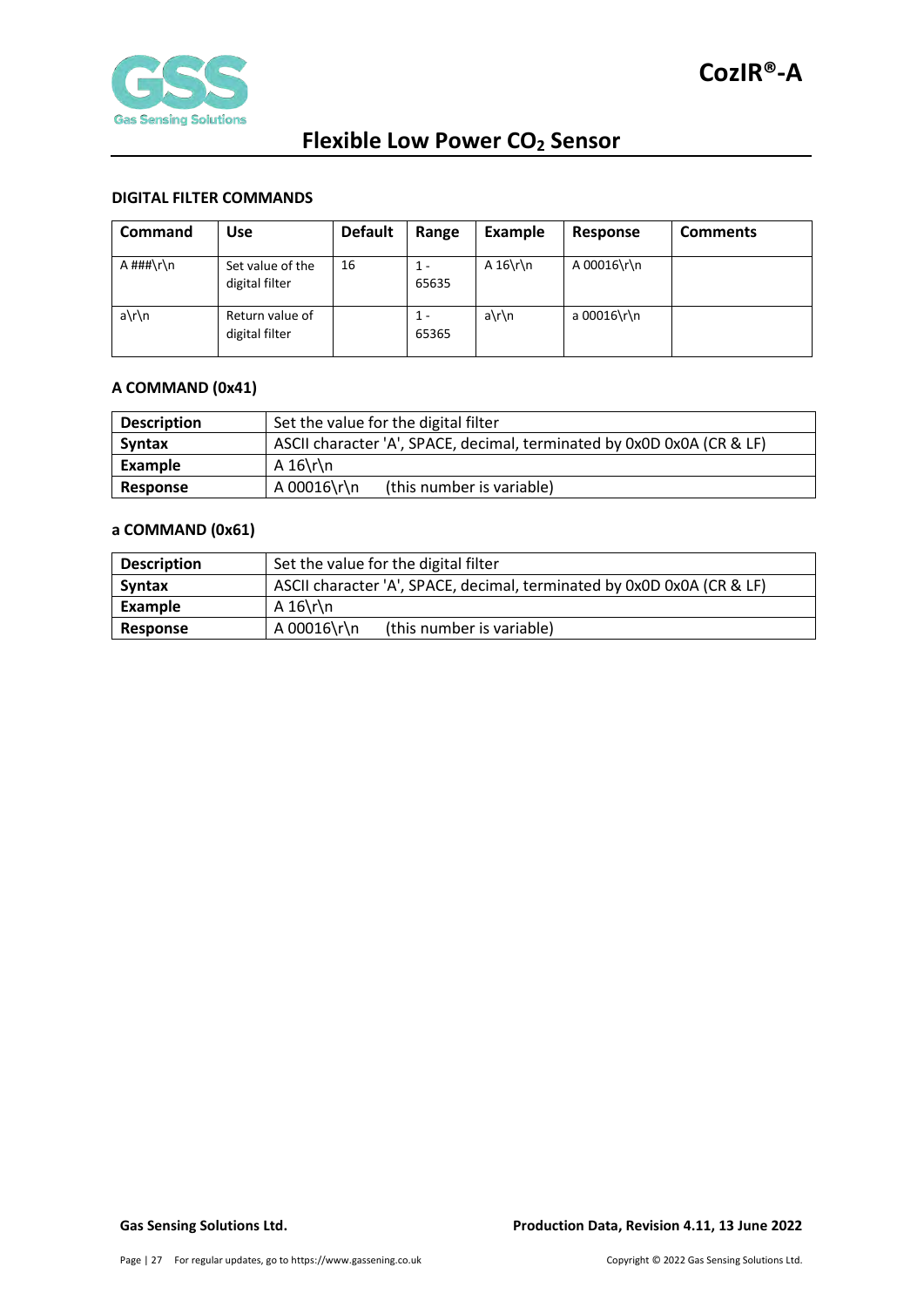

### <span id="page-27-0"></span>**ZERO POINT SETTING COMMANDS**

| Command                         | <b>Use</b>                                                                                                                    | <b>Default</b>              | Range              | <b>Example</b>                    | Response                                     | <b>Comments</b>                                                             |
|---------------------------------|-------------------------------------------------------------------------------------------------------------------------------|-----------------------------|--------------------|-----------------------------------|----------------------------------------------|-----------------------------------------------------------------------------|
| F #####<br>#####\r\n            | Fine Tune the<br>zero point                                                                                                   |                             | Range of<br>sensor | F410<br>400\r\n                   | F 33000\r\n                                  | See "Zero Point<br>Setting"                                                 |
| $G\r\ln$                        | Zero-point<br>setting using<br>fresh air                                                                                      |                             |                    | $G\r\ln$                          | G 33000\r\n                                  | See "Zero Point<br>Setting"                                                 |
| U\r\n                           | Zero-point<br>setting using<br>nitrogen                                                                                       |                             |                    | $U\r\ln$                          | U 33000\r\n                                  | See "Zero Point<br>Setting"                                                 |
| u #####\r\n                     | Manual setting<br>of the zero<br>point                                                                                        |                             |                    | u<br>32997\r\n                    | u 32997\r\n                                  | See "Zero Point<br>Setting"                                                 |
| $X$ #####\r\n                   | Zero-point<br>setting using a<br>known gas<br>concentration                                                                   |                             | Range of<br>sensor | X 2000\r\n                        | X 32997\r\n                                  | See "Zero Point<br>Setting"                                                 |
| $P 8$ ###\r\n<br>$P 9 # \r \n$  | Sets value of<br>CO <sub>2</sub><br>background<br>concentration<br>in ppm for<br>auto-zeroing                                 | $P 8 1\$ r\n<br>P 9 144\r\n |                    | $P 8 1\$ r\n<br>P 9<br>$144\$ r\n | P 00008<br>00001\r\n<br>P 00009<br>00144\r\n | Two-byte value,<br>$P 8 = MSB$<br>$P_9 = LSB$<br>400ppm in the<br>example   |
| P 10 $\#$ # $\ln$<br>P 11 #\r\n | Sets value of<br>CO <sub>2</sub><br>background<br>concentration<br>in ppm used<br>for zero- point<br>setting in fresh<br>air. | P 10 1\r\n<br>P 11 144\r\n  |                    | P 10 1\r\n<br>P 11<br>144\r\n     | P 00010<br>00001\r\n<br>P 00011<br>00144\r\n | Two-byte value,<br>$P 10 = MSB$<br>$P 11 = LSB$<br>400ppm in the<br>example |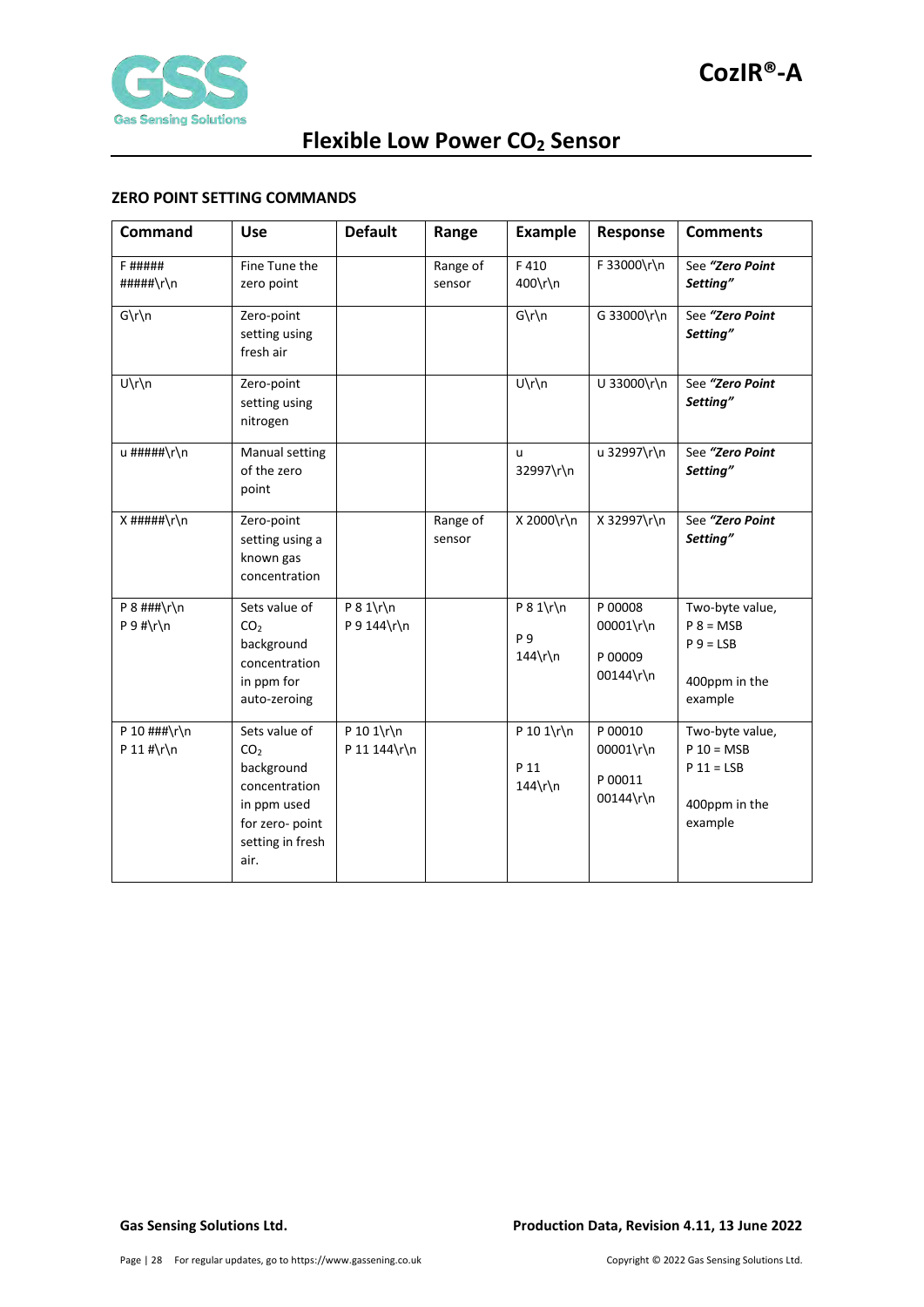

### <span id="page-28-0"></span>**F COMMAND (0x46)**

| <b>Description</b> | Sets the zero-point using a known reading and a known $CO2$ concentration<br>terminated by 0x0D 0x0A (CR & LF)                                  |  |  |  |  |
|--------------------|-------------------------------------------------------------------------------------------------------------------------------------------------|--|--|--|--|
| <b>Syntax</b>      | ASCII character 'F', SPACE, then the reported gas concentration, SPACE, then<br>the actual gas concentration, terminated by 0x0D 0x0A (CR & LF) |  |  |  |  |
| Example            | F 410 400\r\n                                                                                                                                   |  |  |  |  |
| Response           | F 33000\r\n<br>(the numbers are variable)                                                                                                       |  |  |  |  |

#### <span id="page-28-1"></span>**G COMMAND (0x47)**

| <b>Description</b> | Sets the zero point assuming the sensor is in fresh air (typically 400ppm $CO2$ ). |  |  |  |  |  |
|--------------------|------------------------------------------------------------------------------------|--|--|--|--|--|
|                    | but level can be set by user – see P commands.)                                    |  |  |  |  |  |
| Syntax             | ASCII character 'G' terminated by 0x0D 0x0A (CR & LF)                              |  |  |  |  |  |
| Example            | $G\$ n                                                                             |  |  |  |  |  |
| Response           | G 33000\r\n<br>(the number is variable)                                            |  |  |  |  |  |

### <span id="page-28-2"></span>**U COMMAND (0x55)**

| <b>Description</b> | Sets the zero point assuming the sensor is in 0ppm $CO2$ such as nitrogen. |  |  |  |  |  |
|--------------------|----------------------------------------------------------------------------|--|--|--|--|--|
| Syntax             | ASCII Character 'U' terminated by 0x0D 0x0A (CR & LF)                      |  |  |  |  |  |
| Example            | $U\$ n                                                                     |  |  |  |  |  |
| Response           | U 32767\r\n (the number is variable)                                       |  |  |  |  |  |

## <span id="page-28-3"></span>**u COMMAND (0x75)**

| <b>Description</b> | Forces a specific zero set point value.                                                   |
|--------------------|-------------------------------------------------------------------------------------------|
| <b>Syntax</b>      | ASCII character 'u', SPACE, then specific zero value, terminated by 0x0D 0x0A<br>(CR & E) |
| Example            | u 32767\r\n                                                                               |
| Response           | u 32767\r\n (the number mirrors the input value)                                          |

### <span id="page-28-4"></span>**X COMMAND (0x58)**

| <b>Description</b> | Sets the zero point with the sensor in a known concentration of CO <sub>2</sub> . Input |  |  |  |  |  |  |
|--------------------|-----------------------------------------------------------------------------------------|--|--|--|--|--|--|
|                    | value is scaled by CO <sub>2</sub> value multiplier, see '.' command.                   |  |  |  |  |  |  |
| <b>Syntax</b>      | ASCII character 'X', SPACE, then the gas concentration, terminated by 0x0D              |  |  |  |  |  |  |
|                    | 0x0A (CR & LF)                                                                          |  |  |  |  |  |  |
| Example            | X 1000\r\n                                                                              |  |  |  |  |  |  |
| Response           | X 33000\r\n<br>(the number is variable).                                                |  |  |  |  |  |  |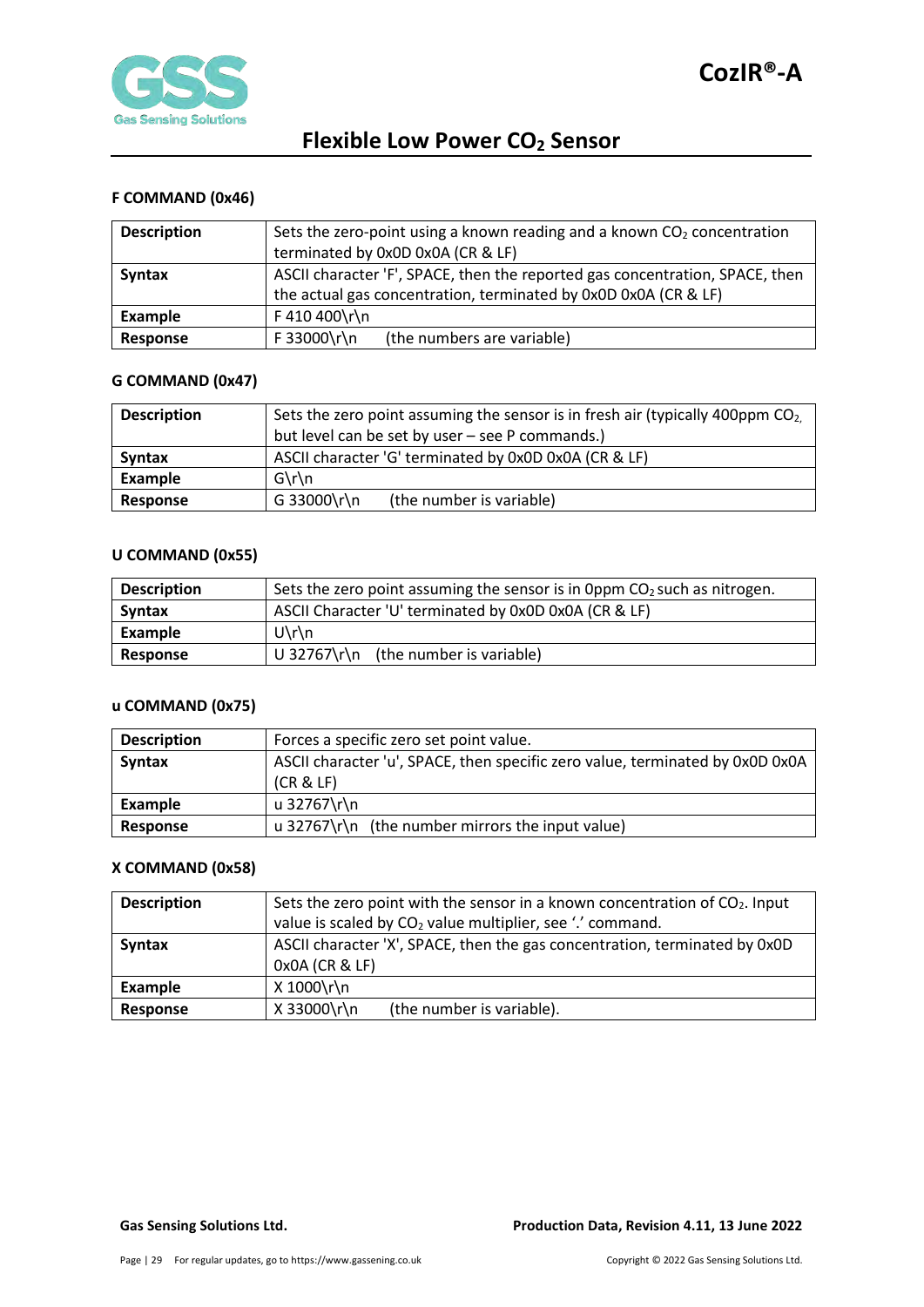

### <span id="page-29-0"></span>**P COMMAND - CO2 Level for Auto-Zeroing**

| <b>Description</b> | Sets the value of $CO2$ in ppm used for auto-zeroing.                                                 |
|--------------------|-------------------------------------------------------------------------------------------------------|
|                    | Input value is scaled by $CO2$ value multiplier, see '.' command.                                     |
| <b>Syntax</b>      | ASCII character 'P', SPACE, then 8, SPACE, then MSB terminated by 0x0D<br>0x0A (CR & LF)              |
|                    | ASCII character 'P' then a space, then 9, then a space, then LSB terminated<br>by 0x0D 0x0A (CR & LF) |
| <b>Example</b>     | $P 8 1 \r \ln$                                                                                        |
|                    | P 9 144 $\ln$                                                                                         |
| Response           | P 00008 00001\r\n                                                                                     |
|                    | P 00009 00144\r\n                                                                                     |

The value is entered as a two-byte word, MSB first.

MSB = Integer (Concentration/256) LSB = Concentration – (256\*MSB)

In the above example, target  $CO<sub>2</sub>$  background concentration is 400ppm.

MSB = Integer (400/256) = 1  $LSB = 400 - 256 = 144$ 

#### <span id="page-29-1"></span>**P COMMAND – CO2 Level for Zero-Point Setting**

| <b>Description</b> | Sets value of $CO2$ in ppm for zero-point setting in fresh air.                           |  |  |  |  |
|--------------------|-------------------------------------------------------------------------------------------|--|--|--|--|
|                    | Input value is scaled by CO <sub>2</sub> value multiplier, see '.' command.               |  |  |  |  |
| <b>Syntax</b>      | ASCII character 'P', SPACE, then 10, SPACE, then MSB terminated by 0x0D<br>0x0A (CR & LF) |  |  |  |  |
|                    | ASCII character 'P', SPACE, then 11, SPACE, then LSB terminated by 0x0D<br>0x0A (CR & LF) |  |  |  |  |
| <b>Example</b>     | $P 10 7 \rln$                                                                             |  |  |  |  |
|                    | P 11 208\r\n                                                                              |  |  |  |  |
| Response           | P 00010 00007\r\n                                                                         |  |  |  |  |
|                    | P 00011 00208\r\n                                                                         |  |  |  |  |

MSB = Integer (Concentration/256) LSB = Concentration – (256\*MSB)

In the above example, target zero-point CO<sub>2</sub> concentration is 2000ppm.

MSB = Integer (2000/256) = 7  $LSB = 2000 - (256*MSB) = 208$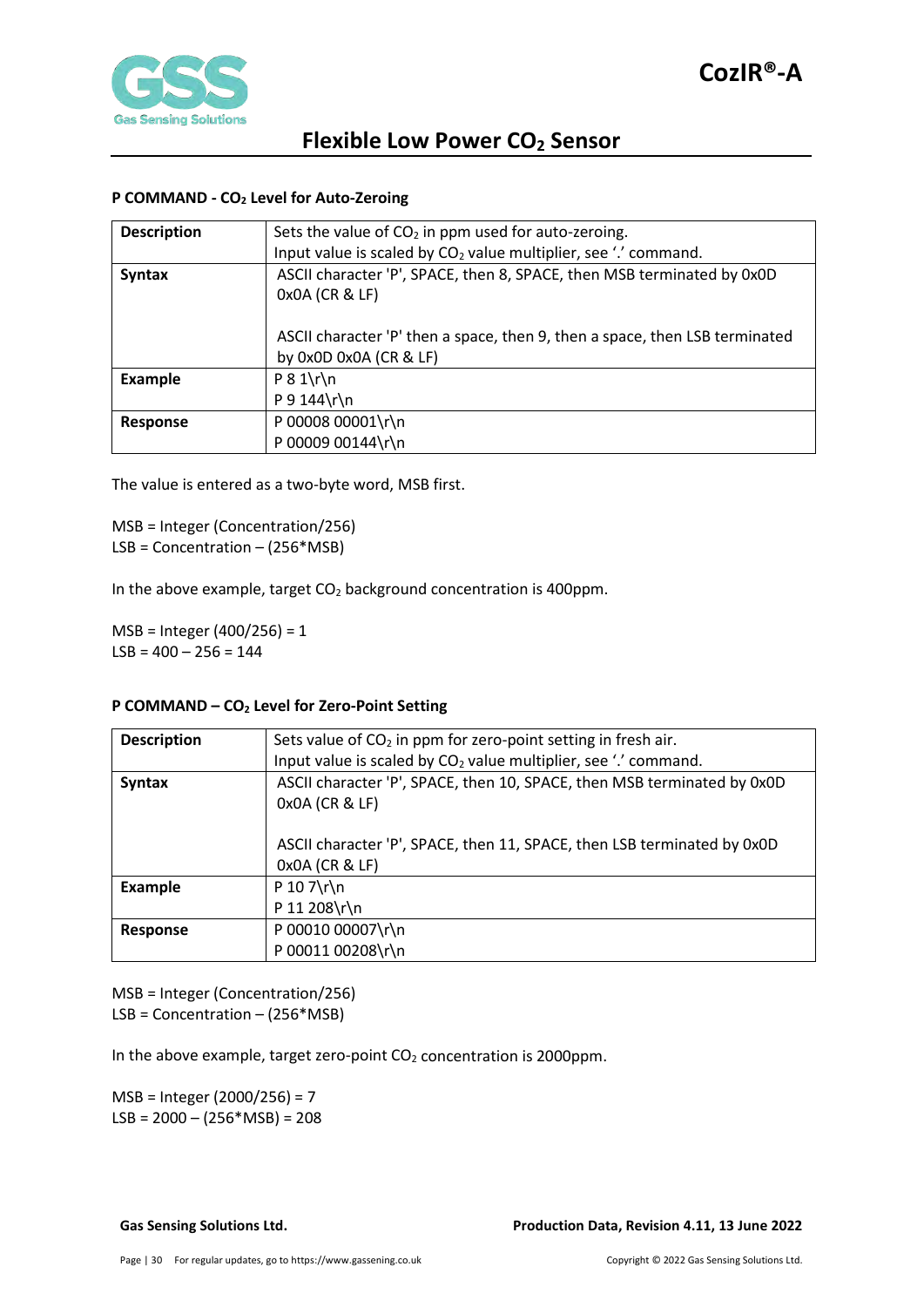

#### <span id="page-30-0"></span>**AUTO-ZERO INTERVALS**

| <b>UART</b><br><b>Command</b> | <b>Use</b>                        | <b>Default</b> | Range                    | Example       | Response      | <b>Comments</b>                |
|-------------------------------|-----------------------------------|----------------|--------------------------|---------------|---------------|--------------------------------|
| @ #.# #.#\r\n                 | Auto-zero<br>interval<br>settings | 1.08.0         | $0.1$ to<br>37.9<br>days | @ 1.0 8.0\r\n | @ 1.0 8.0\r\n | See "Auto-zero"<br>for details |

#### <span id="page-30-1"></span>**@ COMMAND (0x40)**

| <b>Description</b> | Set the 'Initial Interval' and 'Regular Interval' for auto-zero events. |  |  |  |  |  |
|--------------------|-------------------------------------------------------------------------|--|--|--|--|--|
| Syntax             | ASCII character '@', SPACE, decimal, SPACE, decimal terminated by 0x0D  |  |  |  |  |  |
|                    | $0x0A$ (CR & LF)                                                        |  |  |  |  |  |
| Example            | @ 1.0 8.0\r\n                                                           |  |  |  |  |  |
| Response           | @ 1.0 8.0\r\n<br>(the number mirrors the input value)                   |  |  |  |  |  |

Both the initial interval and regular interval are given in days. Both must be entered with a decimal point and one figure after the decimal point. In the above example, the auto-zeroing interval is set to 8 days, and the initial interval set to 1 day.

The CozIR®-A has auto-zero ENABLED by default. The default values are an initial interval of 1.0 day and an on-going interval of 8.0 days.

- To set auto-zero OFF, send *@ 0\r\n*
- To set auto-zero ON, send @ #.# #.#\r\n (integer numbers for initial period and regular period)
- To determine the auto-zeroing configuration, send  $@{\rceil}$ n
- If the auto-zero function is OFF, @\r\n will return 0.
- If the auto-zero is ON,  $@{\rightharpoonup}$  will return 1.0 8.0 (for the default values).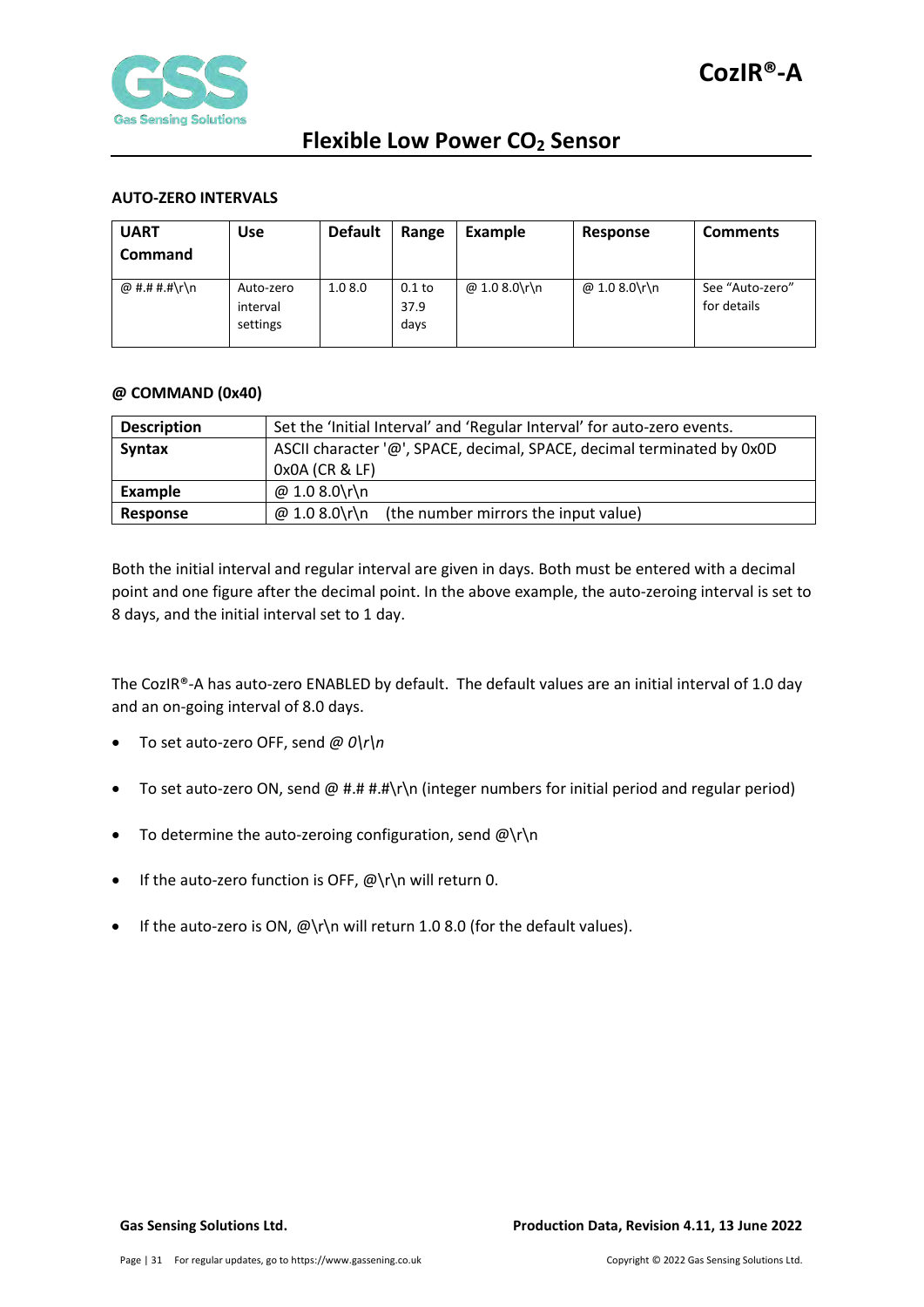

### <span id="page-31-0"></span>**ALTITUDE COMPENSATION**

| <b>UART</b><br>Command | <b>Use</b>                                 | <b>Default</b> | Range   | Example       | Response      | <b>Comments</b>                |
|------------------------|--------------------------------------------|----------------|---------|---------------|---------------|--------------------------------|
| $S$ #####\r\n          | Sets the altitude<br>compensation value    | 8192           | 0-65536 | $S 8192 \rln$ | $S$ 08192\r\n | See "Altitude<br>Compensation" |
| $s\$ n                 | Returns the altitude<br>compensation value |                |         | $s\ln n$      | s 08192\r\n   | See "Altitude<br>Compensation" |

#### <span id="page-31-1"></span>**S COMMAND (0x53)**

| <b>Description</b> | Set the 'Altitude Compensation' value                                  |                                      |  |
|--------------------|------------------------------------------------------------------------|--------------------------------------|--|
| <b>Syntax</b>      | ASCII character 'S', SPACE, decimal, terminated by 0x0D 0x0A (CR & LF) |                                      |  |
| Example            | S 8192\r\n                                                             |                                      |  |
| Response           | S 08192\r\n                                                            | (the number mirrors the input value) |  |

#### <span id="page-31-2"></span>**s COMMAND (0x73)**

| <b>Description</b> | Reports the 'Altitude Compensation' value.             |  |
|--------------------|--------------------------------------------------------|--|
| <b>Syntax</b>      | ASCII Character 's', terminated by 0x0D 0x0A (CR & LF) |  |
| Example            | $s\$ n                                                 |  |
| <b>Response</b>    | s 8192\r\n                                             |  |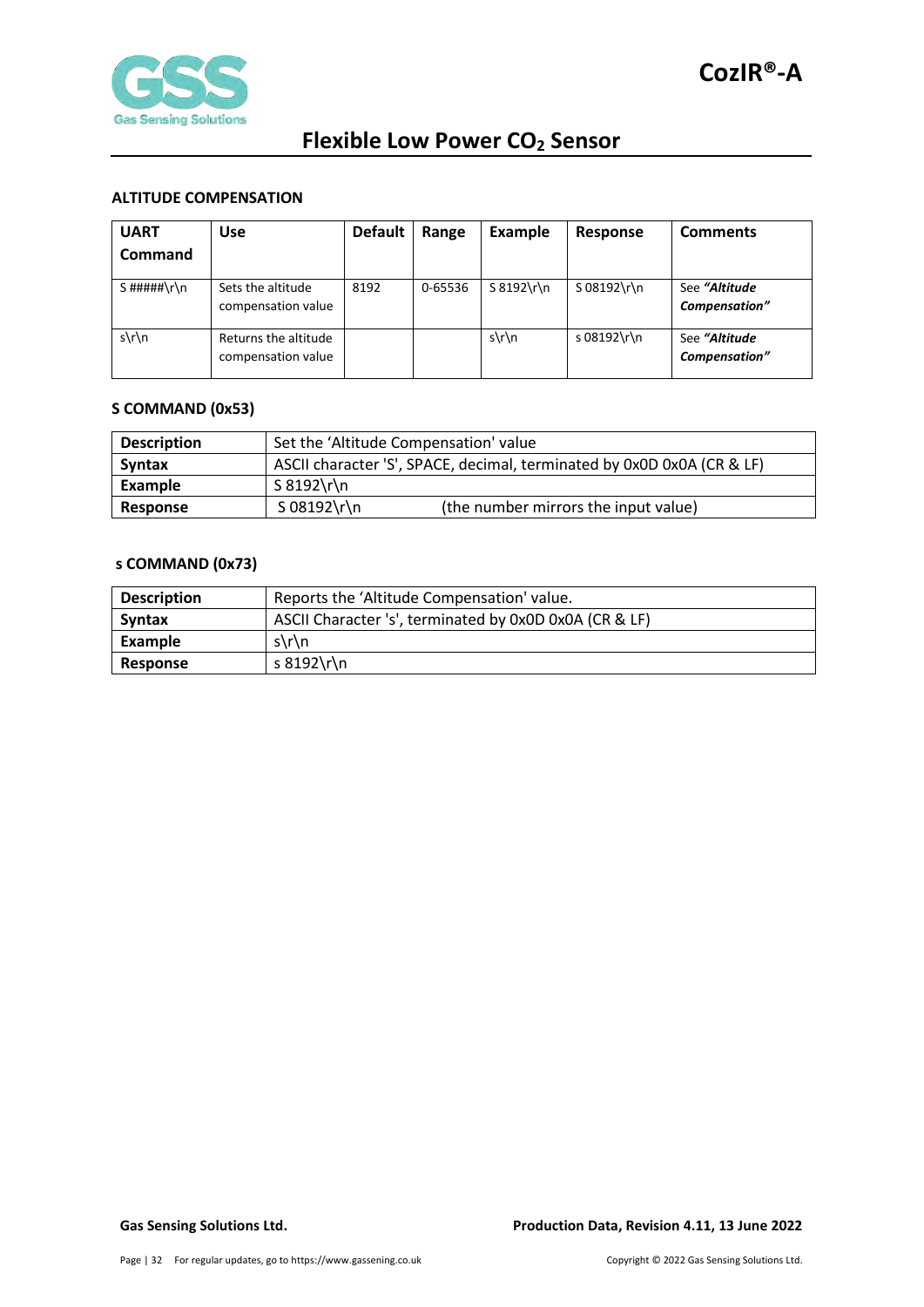

### <span id="page-32-0"></span>**SERIAL NUMBER AND FIRMWARE VERSION**

| <b>UART</b><br>Command | Use                                                          | Default | Range | <b>Example</b> | Response             | <b>Comments</b> |
|------------------------|--------------------------------------------------------------|---------|-------|----------------|----------------------|-----------------|
| Y\r\n                  | Return<br>firmware<br>version and<br>sensor serial<br>number |         |       | Y\r\n          | Returns two<br>lines |                 |

#### <span id="page-32-1"></span>**Y COMMAND (0x59)**

| <b>Description</b> | The present version string for the firmware and serial number of the sensor.                                              |  |  |
|--------------------|---------------------------------------------------------------------------------------------------------------------------|--|--|
| <b>Syntax</b>      | ASCII character 'Y', terminated by 0x0d 0x0a (CR & LF)                                                                    |  |  |
| <b>Example</b>     | $Y\r\ln$                                                                                                                  |  |  |
| <b>Response</b>    | Y, Aug 25 2021, 14: 19: 56, LP 15132                                                                                      |  |  |
|                    | B 528148 00000                                                                                                            |  |  |
|                    | Where:                                                                                                                    |  |  |
|                    | Aug 25 2021,14:19:56 is the firmware compile date and time<br>LP15132 is the firmware revision<br>528148 is the sensor ID |  |  |

N.B. This command returns two lines split by a carriage return line feed and terminated by a carriage return line feed. This command requires that the sensor has been stopped (see 'K' command).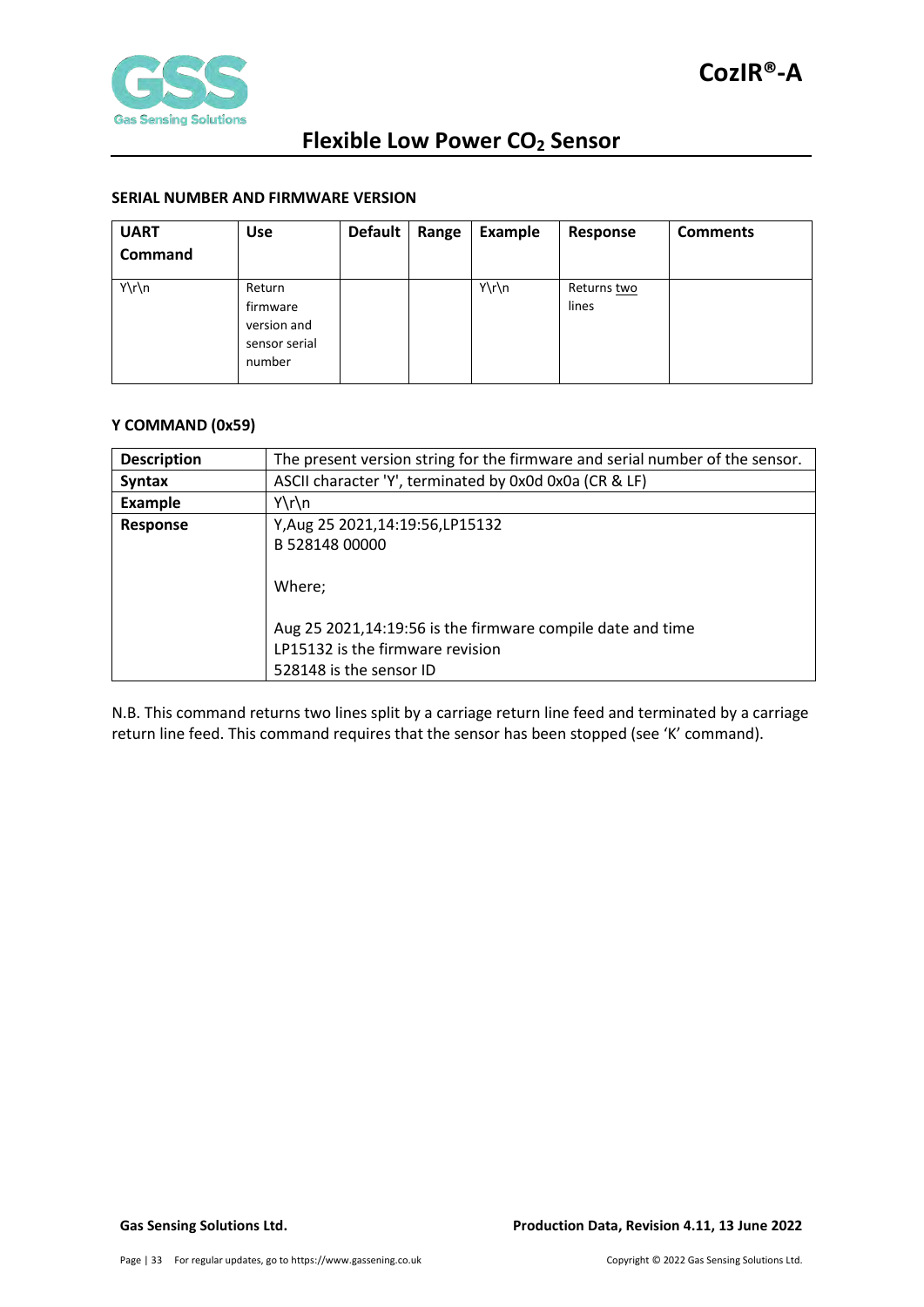

### <span id="page-33-0"></span>**CONNECTION DIAGRAM FOR UART INTERFACE**